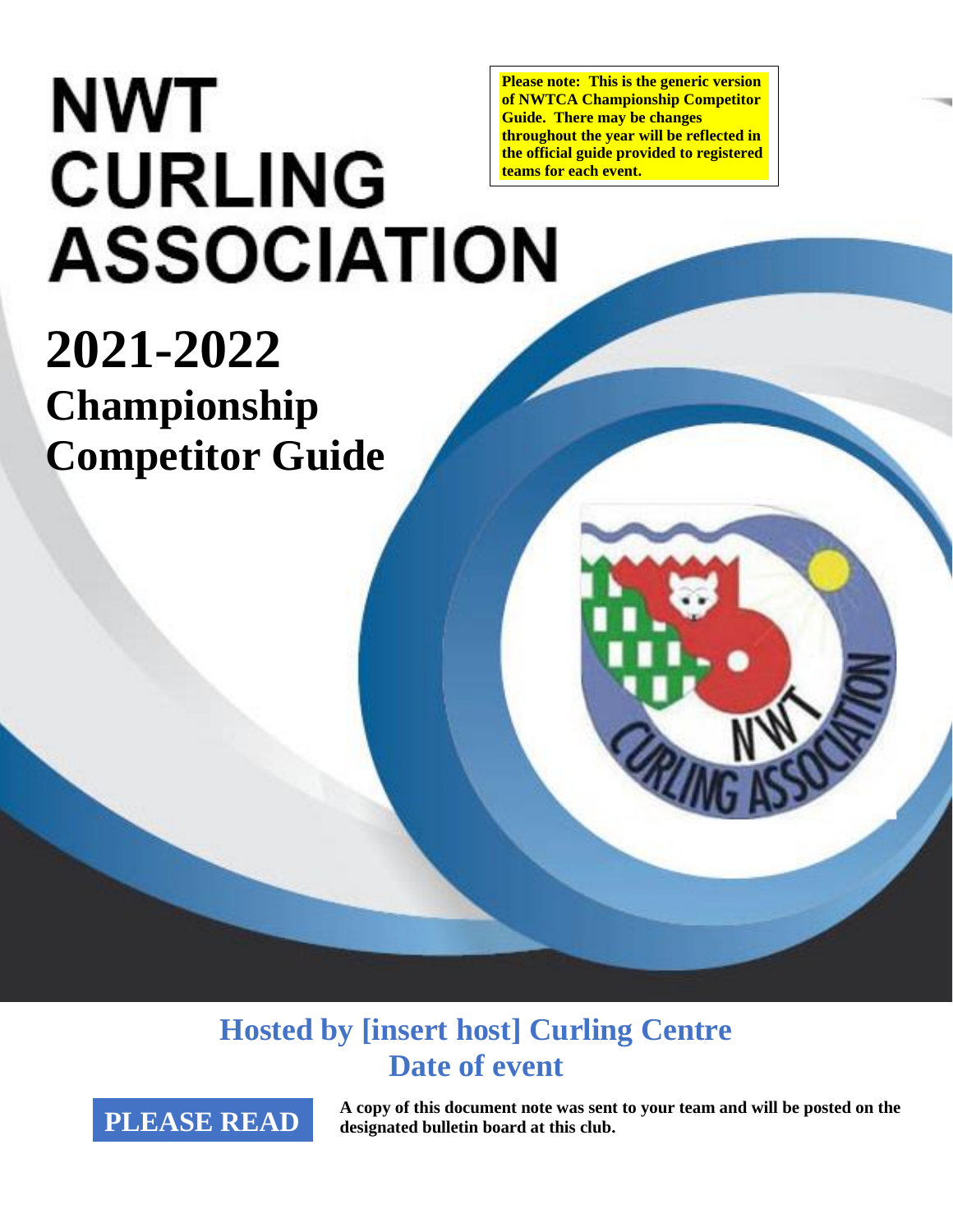### **2021-2022 CHAMPIONSHIP NOTICE Congratulations!!!**

You have registered for the 21-22 NWTCA [insert event] Championships which is an NWTCA sanctioned event. This is the next step in a journey that leads to the Canadian [insert event] Championships.

| Date:                | <b>Location:</b> |                |
|----------------------|------------------|----------------|
| Number of Teams: ??? | Format:          | 222            |
|                      |                  | 222            |
|                      |                  | Eight/Ten ends |

Should your team be successful at the NWT Championships, you must be prepared to continue to the:

#### **THE CANADIAN [INSERT EVENT] CHAMPIONSHIPS Date [insert date] Location [insert location]**

Sanctions may be invoked if you do not attend the next level of play.

# **GOOD LUCK & GOOD CURLING**

# **THANK YOU TO OUR PARTNERS:**









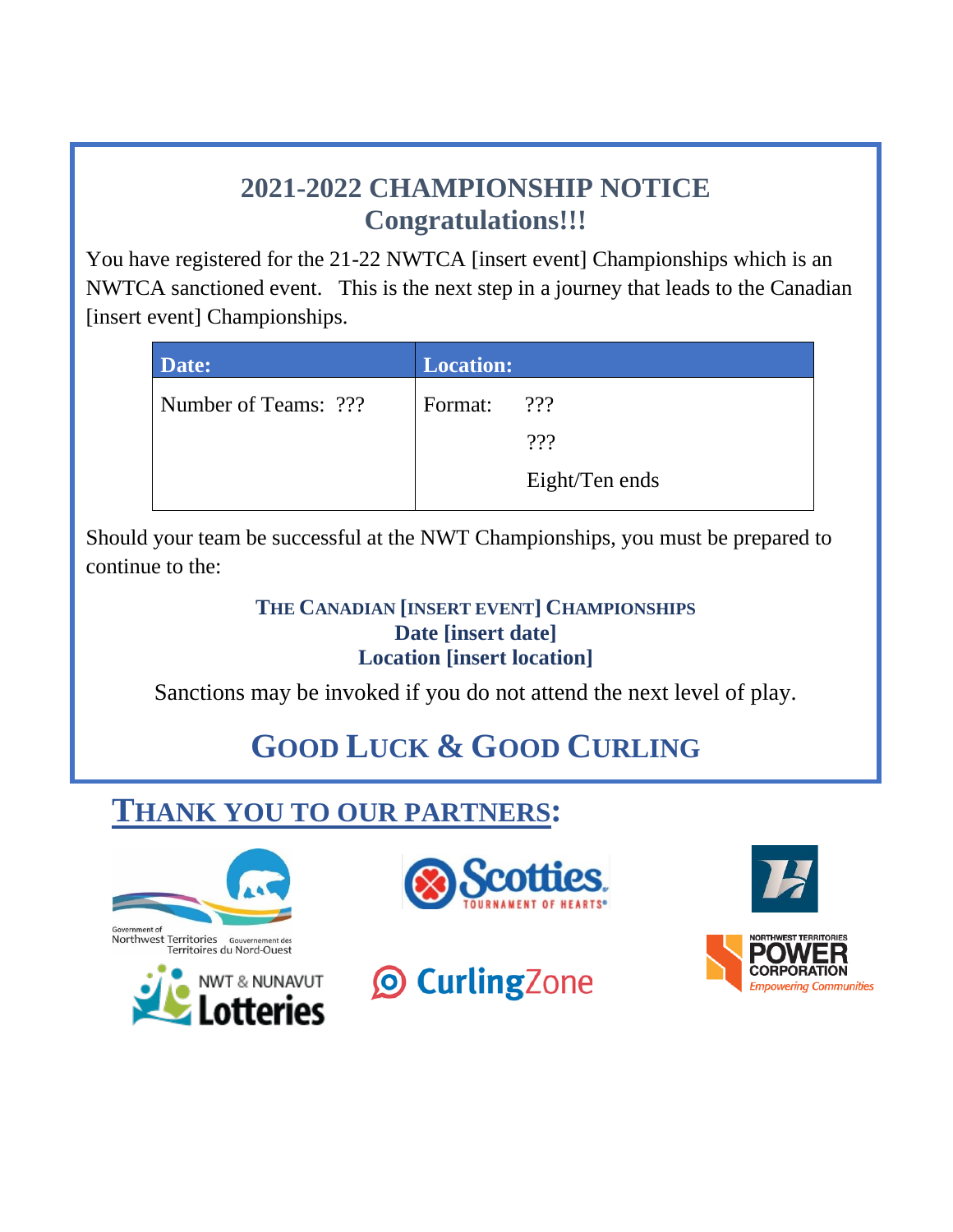# **TABLE OF CONTENTS**

| SECTION THREE- RULES GOVERNING ALL CHAMPIONSHIPS  10 |  |
|------------------------------------------------------|--|
|                                                      |  |
|                                                      |  |
|                                                      |  |
|                                                      |  |
|                                                      |  |
|                                                      |  |
|                                                      |  |
|                                                      |  |
|                                                      |  |
|                                                      |  |
|                                                      |  |
|                                                      |  |
|                                                      |  |
|                                                      |  |
|                                                      |  |
|                                                      |  |
|                                                      |  |
|                                                      |  |
|                                                      |  |
|                                                      |  |
|                                                      |  |
|                                                      |  |
|                                                      |  |
|                                                      |  |
|                                                      |  |
|                                                      |  |
|                                                      |  |
|                                                      |  |
|                                                      |  |
|                                                      |  |
|                                                      |  |
|                                                      |  |
|                                                      |  |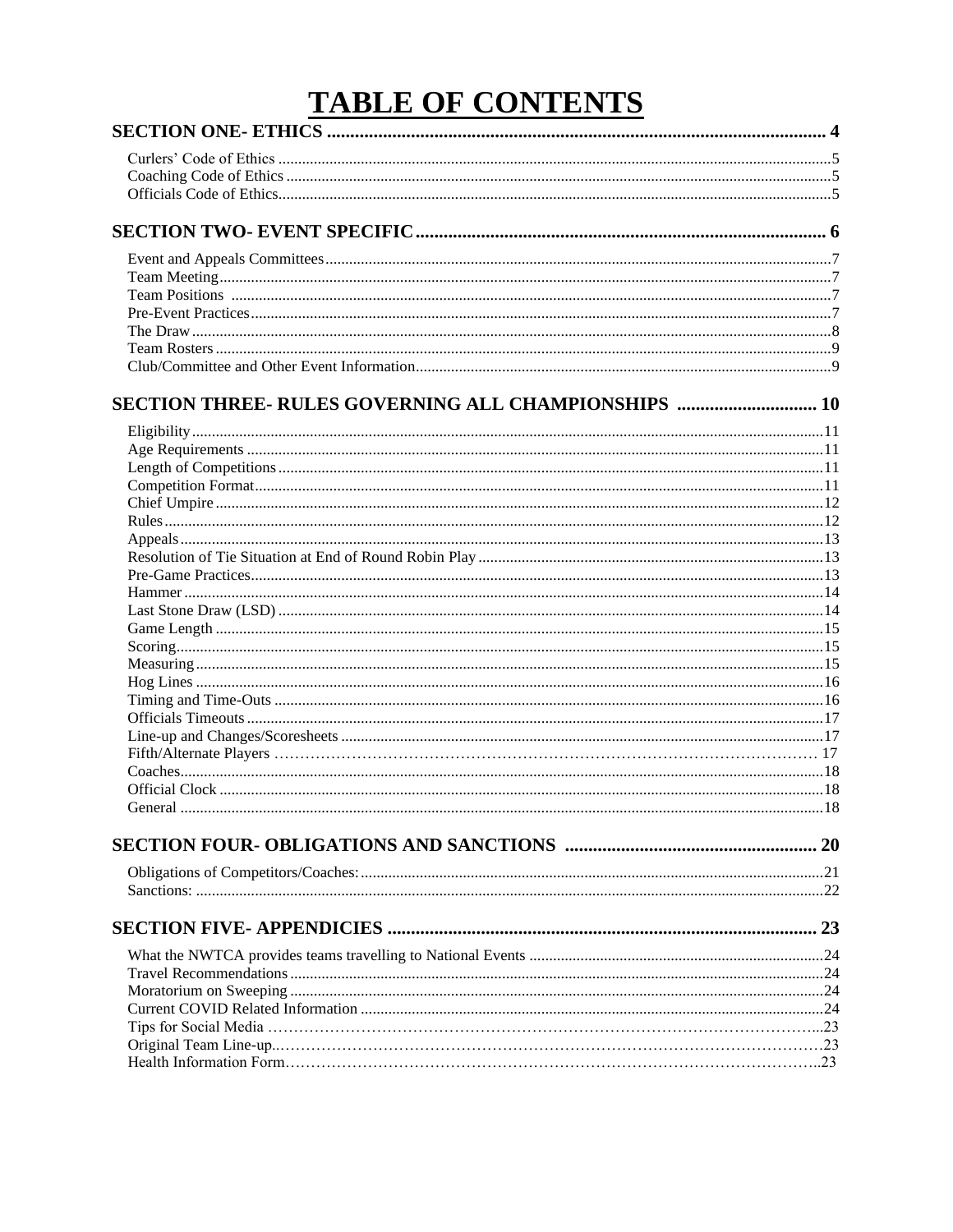<span id="page-3-0"></span>

# ETHICS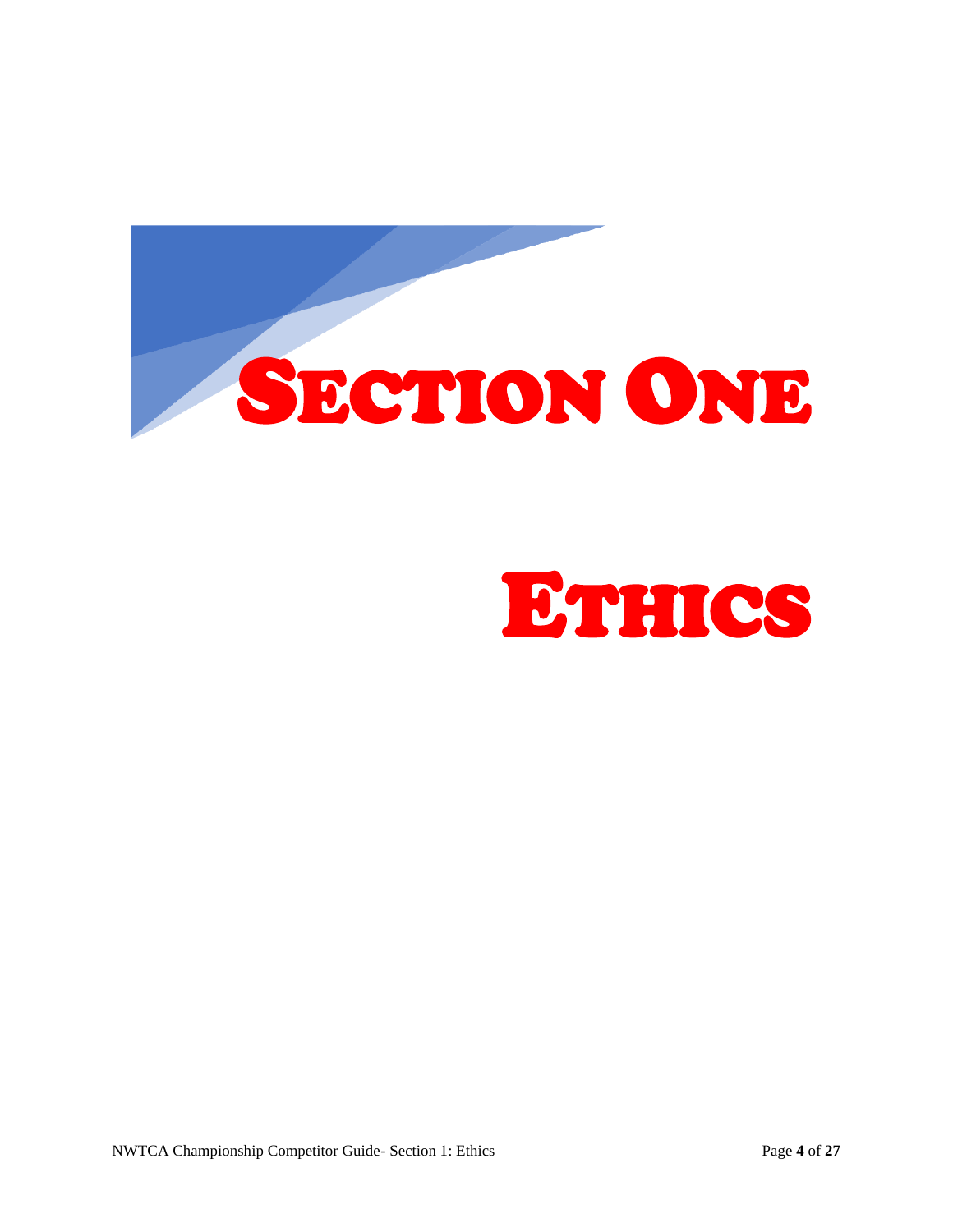## **SECTION ONE ETHICS**

To ensure that all curlers are aware of their responsibilities when playing the game, Curling Canada has adopted the following Code of Ethics as an official supplement to the Rules of Curling:

#### <span id="page-4-0"></span>**Curlers' Code of Ethics**

- I will play the game with a spirit of good sportsmanship.
- I will conduct myself in an honourable manner both on and off the ice.
- I will never knowingly break a rule, but if I do, I will divulge the breach.
- I will take no action that could be interpreted as an attempt to intimidate or demean my opponents, teammates, or umpires.
- I will interpret the rules in an impartial manner, always keeping in mind that the purpose of the rules is to ensure the game is played in an orderly and fair manner.
- I will humbly accept any penalty that the governing body at any level of curling deems appropriate if I am found in violation of the Code of Ethics or rules of the game.

#### <span id="page-4-1"></span>**Coaching Code of Ethics**

- The coach shall act with integrity in performing all duties owed to athletes, the sport, other members of the coaching profession and the public.
- The coach shall strive to be well prepared and current in order that duties in their discipline are fulfilled with competence.
- The coach shall act in the best interest of the athlete's development as a whole person.
- The coach shall accept both the letter and the spirit of the rules that define and govern the sport.
- The coach shall accept the role of umpires in providing judgment to ensure that competitions are conducted fairly and in accordance with the established rules.
- The coach's conduct toward other coaches shall be characterized by courtesy, good faith and respect.
- The coach shall maintain the highest stands of personal conduct and support the principles of Fair Play.

#### <span id="page-4-2"></span>**Officials Code of Ethics**

- The official shall act with integrity in performing all duties owed to athletes, the sport, other members of the coaching profession and the public.
- The official shall strive to be well prepared and current in order that duties in their discipline are fulfilled with competence.
- The official shall act in the best interest of the athlete's development as a whole person.
- The official shall accept both the letter and the spirit of the rules that define and govern the sport.
- The official shall accept the role of umpires in providing judgment to ensure that competitions are conducted fairly and in accordance with the established rules.
- The official's conduct toward other coaches shall be characterized by courtesy, good faith and respect.
- The official shall maintain the highest stands of personal conduct and support the principles of Fair Play.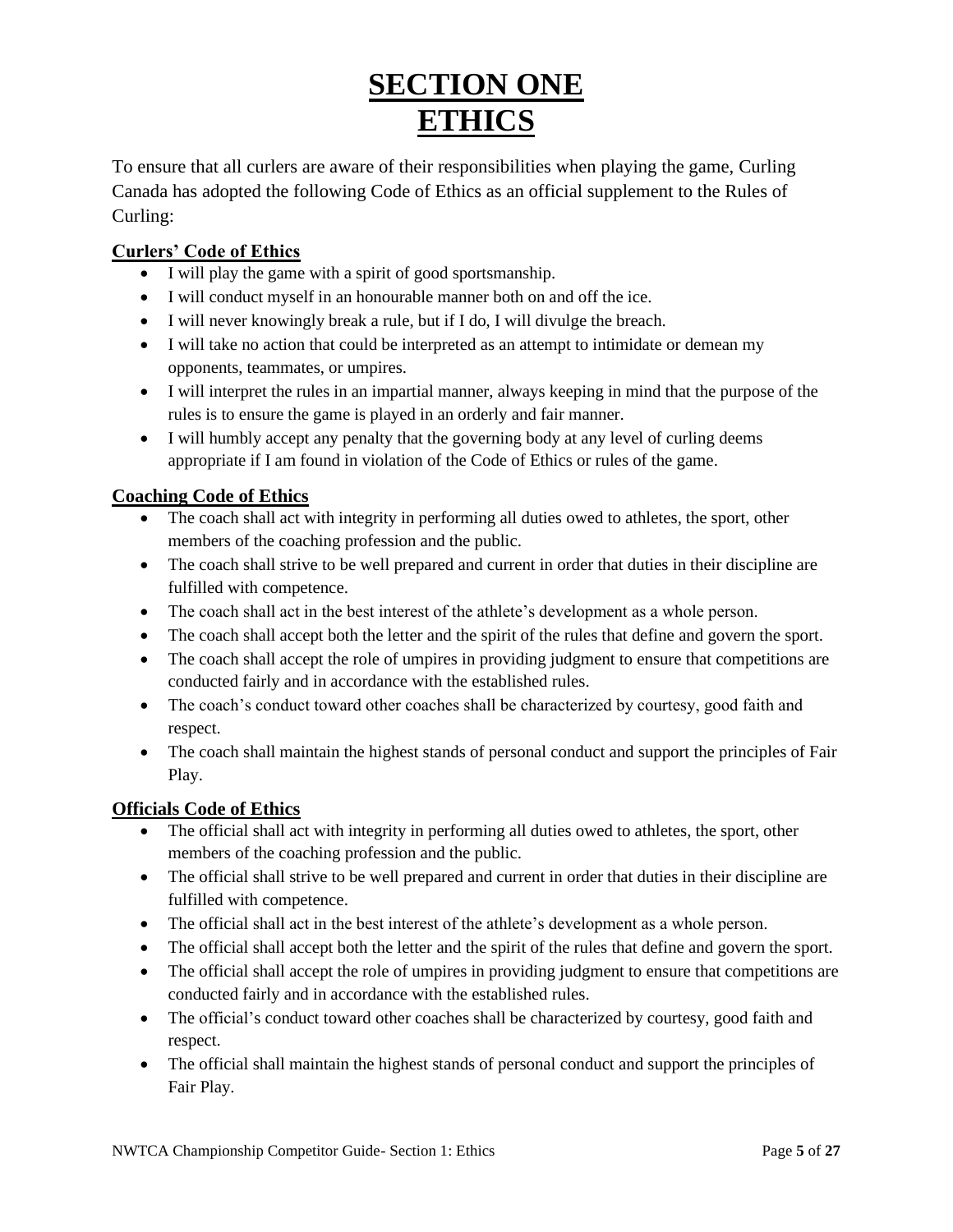<span id="page-5-0"></span>

# EVENT SPECIFIC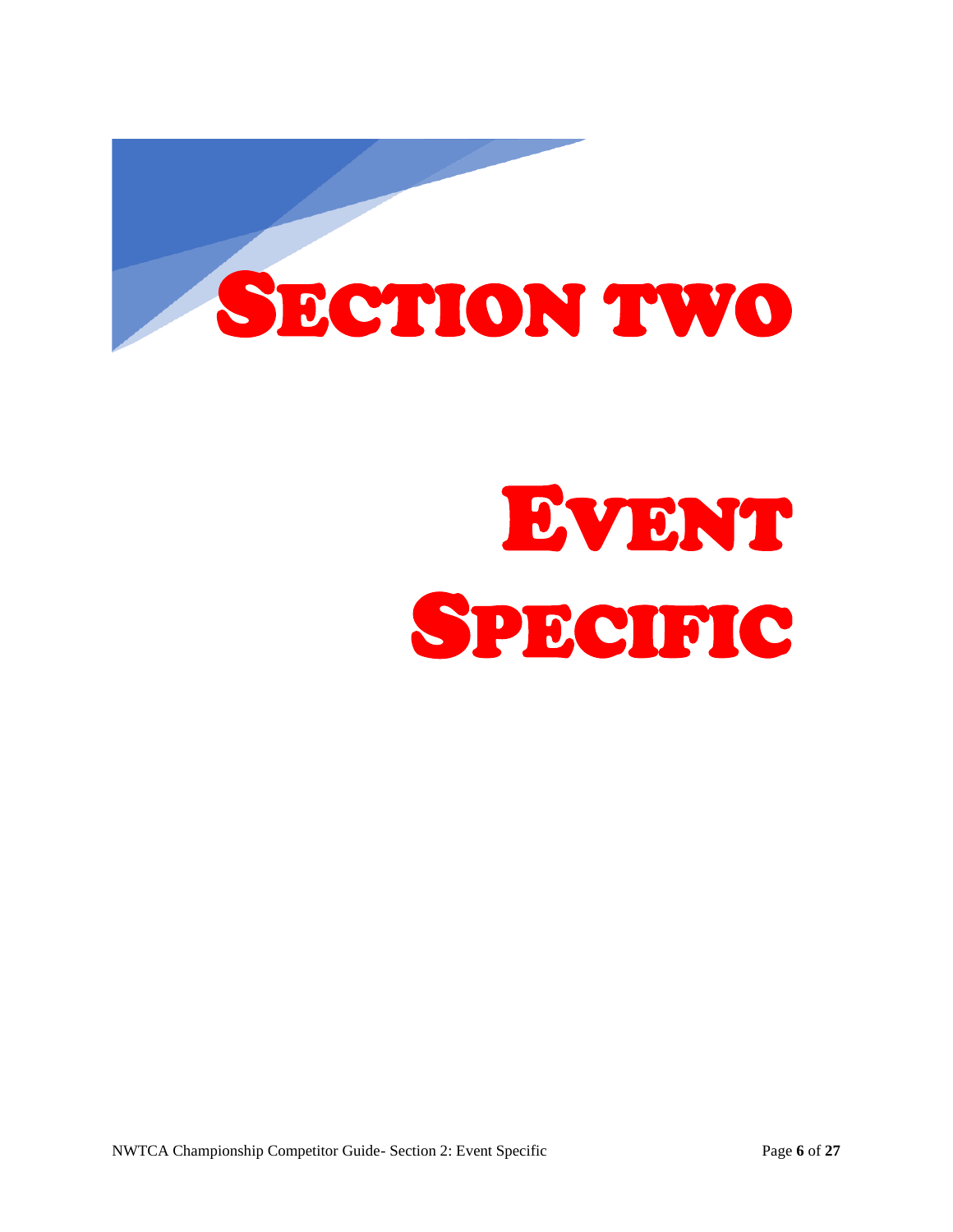## **SECTION TWO EVENT SPECIFIC**

#### <span id="page-6-0"></span>**Event and Appeals Committees**

| <b>Position</b>                  | Name | <b>Phone Number</b> |
|----------------------------------|------|---------------------|
| NWTCA Championship $\&$          |      |                     |
| <b>Officiating Director</b>      |      |                     |
| Chief Umpire for event           |      |                     |
| <b>NWTCA Liaison</b>             |      |                     |
| <b>Host Club Liaison</b>         |      |                     |
| <b>Appeals Committee Chair</b>   |      |                     |
| <b>Appeals Committee Members</b> |      |                     |
|                                  |      |                     |

#### <span id="page-6-1"></span>**Team Meeting**

To ensure a safe meeting, this year's team meeting will be held via Zoom on **Monday, [insert date] at 8:00 pm.** Your team contact will be provided with the link to join the meeting. While all members are welcome to join, at least one member of each team must be present at the team meeting. Should a team not send a member to the team meeting, the team will lose hammer and choice of rocks for the entire competition.

#### <span id="page-6-2"></span>**Team Positions \***

[insert table with team position information]

\*As picked from a hat by [insert name of person]

#### <span id="page-6-3"></span>**Pre-Event Practices**

The Pre-Event Practice will be held starting at [Insert Pre-Event Practice Times]

<span id="page-6-4"></span>Each team is allowed a ten-minute pre-event practice on the sheet indicated on the schedule below. Teams may use both sets of rocks. At the end of your practice time, move rocks out of the house to the area behind the back line at the end where they are at the end of the practice time. At the end of the last practice time, as a courtesy to the icemaker, please move all rocks back to the home end.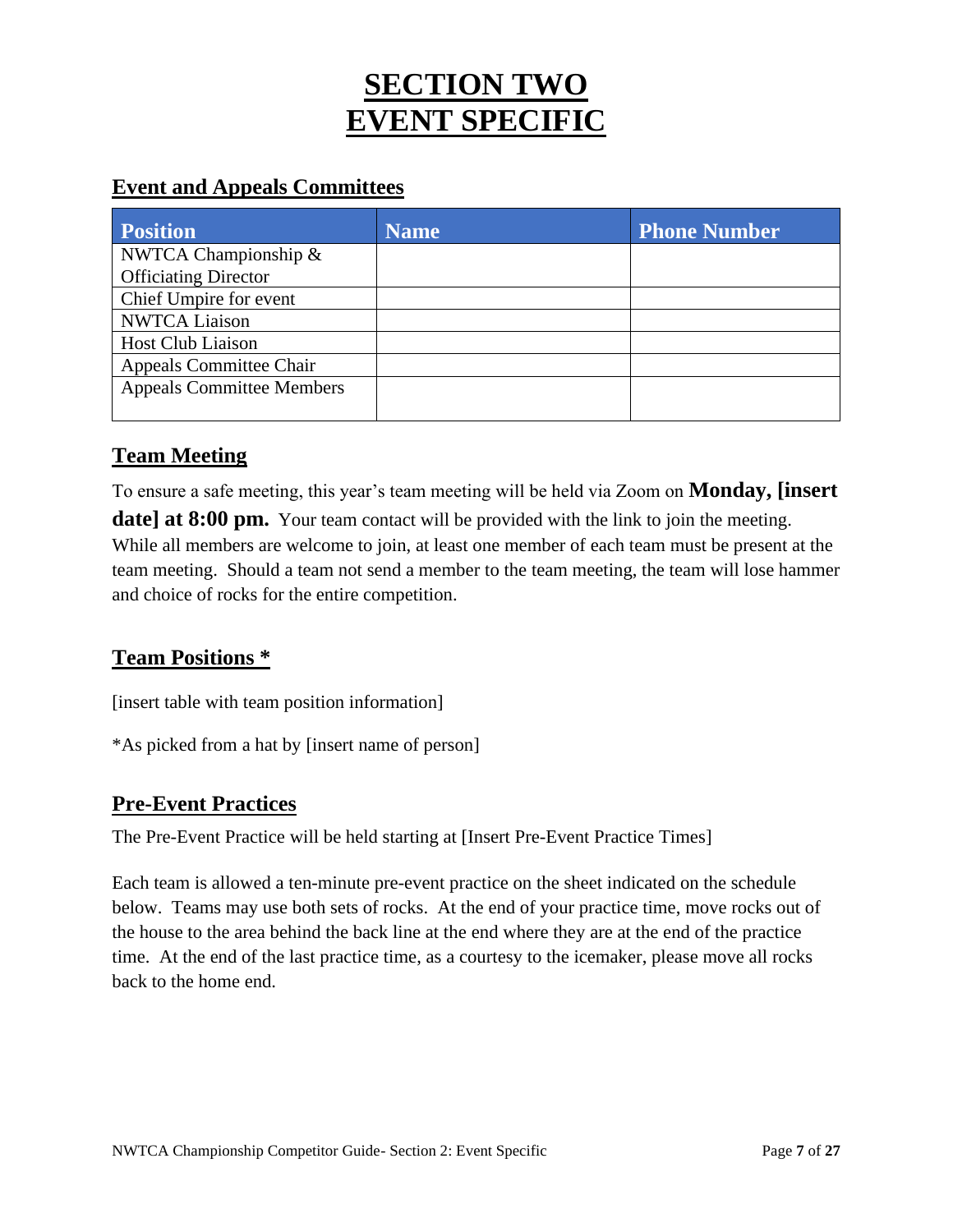#### **The Draw**

<span id="page-7-0"></span>[Insert Draw]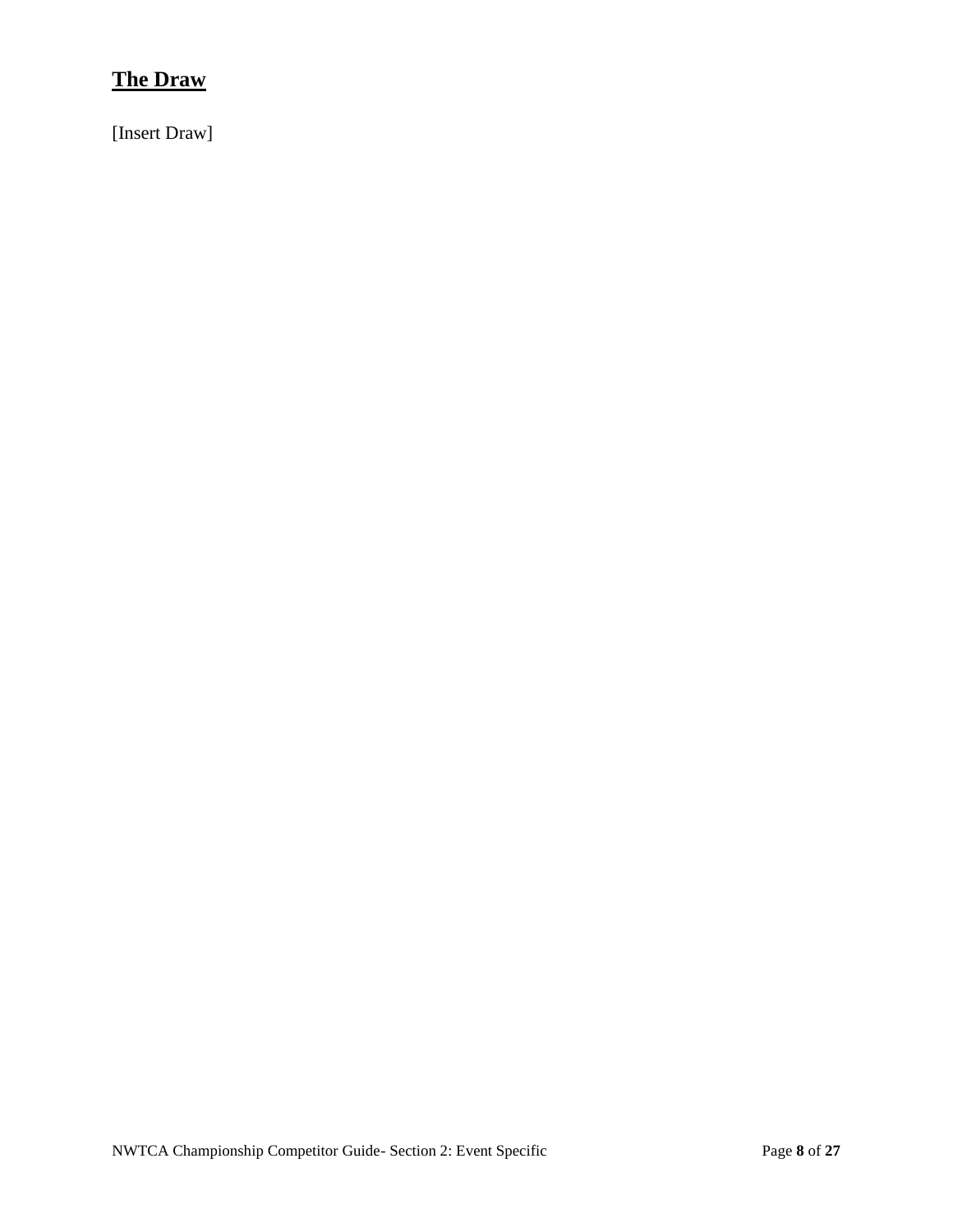#### **Team Rosters**

[Insert Team Rosters]

#### <span id="page-8-0"></span>**Club/Committee and Other Event Information**

- [Insert information about Social Event]
- [Insert any pertinent host club information]
- [Insert information about local transportation and accommodations]
- The club ice tech will advise the chief umpire with any concerns about ice/rocks as well as any rock papering/texturing that is done. This will then be provided to all teams.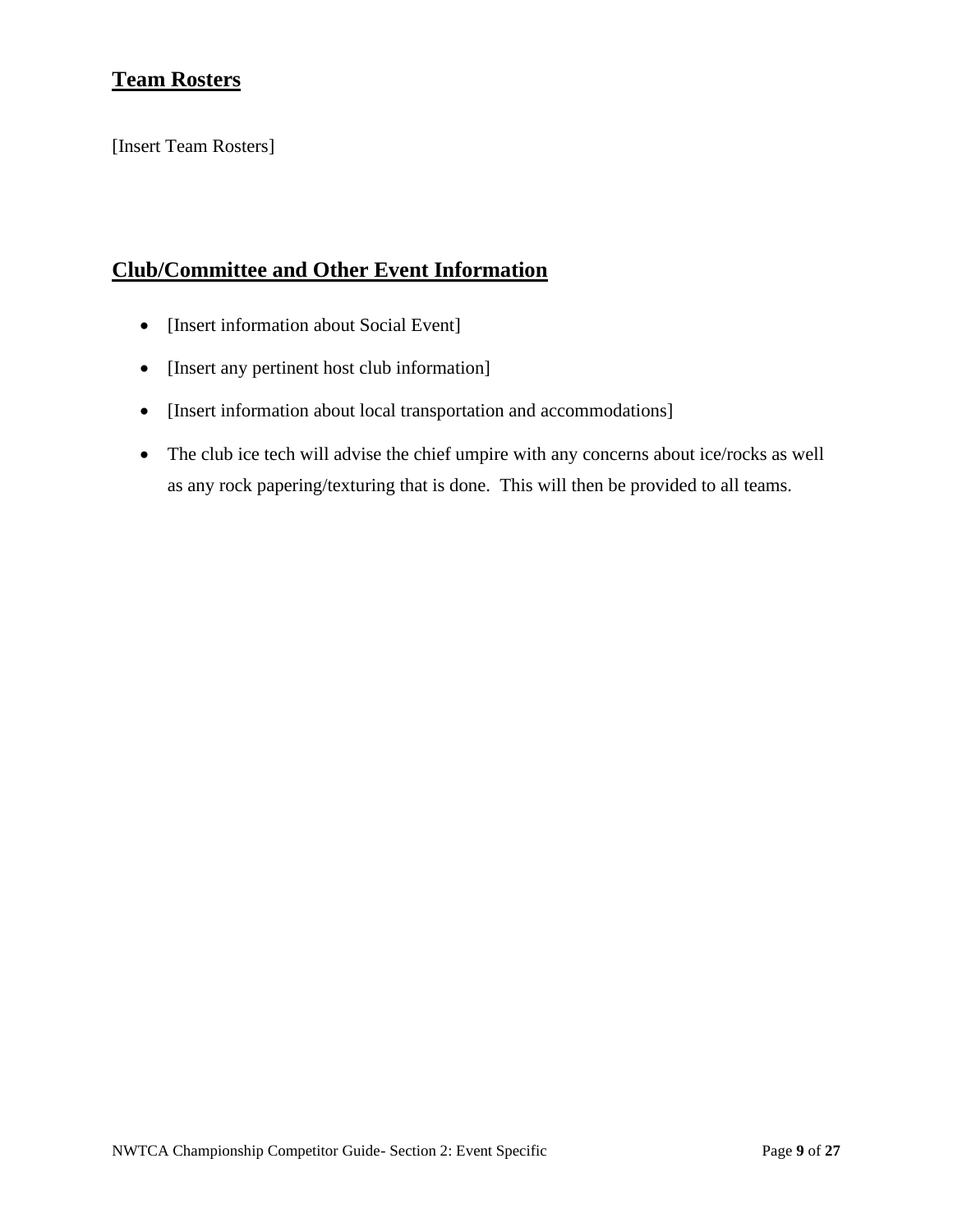# <span id="page-9-0"></span>SECTION THREE

# RULES GOVERNING ALL CHAMPIONSHIPS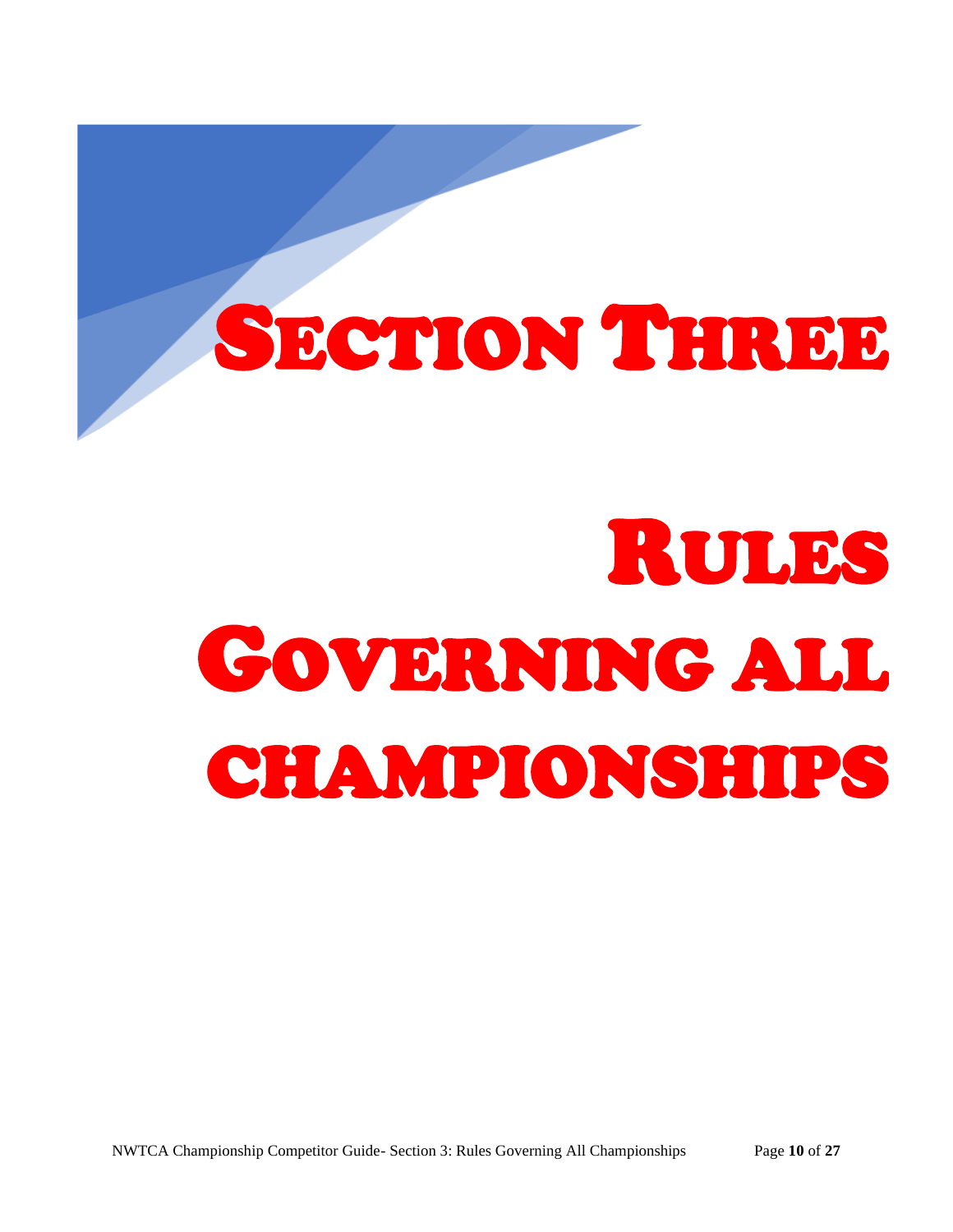## **SECTION THREE RULES GOVERNING ALL CHAMPIONSHIPS**

#### <span id="page-10-0"></span>**Eligibility**

All competitors must be affiliated members of the Northwest Territories Curling Association for the championship season in which that championship is being played.

#### <span id="page-10-1"></span>**Age Requirements**

All competitors must meet the age requirements as per Curling Canada Rules of Play in effect for the year in which the championship is being played.

#### <span id="page-10-2"></span>**Length of Competitions**

The start date of competitions will depend on the number of teams entered. All teams shall be prepared to begin play on Tuesday and competitions may last until Monday. All competitions play to completion at the host club unless extenuating circumstances apply.

#### <span id="page-10-3"></span>**Competition Format**

Format as approved by the NWTCA Board of Directors for the 2021-2022 season.

| <b>Number</b><br>of Teams | <b>Format</b>                      | <b>Playoffs</b>                                                                         | <b>Number</b><br>of<br><b>Sheets</b> |
|---------------------------|------------------------------------|-----------------------------------------------------------------------------------------|--------------------------------------|
|                           | No championship<br>required        | n/a                                                                                     | n/a                                  |
| $\overline{2}$            | Best 3 of 5                        | Game #5, if required, is considered a one<br>game final                                 |                                      |
| 3                         | Double Round Robin                 | Top team to final. Seed $#2$ and $#3$ play in<br>semi-final. Winner to final against #1 |                                      |
| $\overline{A}$            | Double Round Robin                 | All four teams to Page playoff.                                                         | 2                                    |
| 5 to 7                    | Single Round Robin                 | Top four teams to Page playoff.<br>Note: No tiebreaker games.                           | $(5) - 2$<br>$(6) - 3$<br>$(7) - 3$  |
| 8 to 16                   | <b>Modified Triple</b><br>Knockout | A, B, and C qualifiers to Page playoff                                                  | 3 or $4**$                           |

\*\* **Inuvik and Yellowknife will use four sheets** 

**Please note: Should Covid restrictions require, a shortened format will be implemented if necessary. This decision will be made at an NWTCA Board of Directors meeting.**

**New for 2021-22 season.** There will be no tiebreaker games. This follows the practice of Curling Canada and the World Curling Federation. Please note that additional playoff games have been added to the double round robin formats.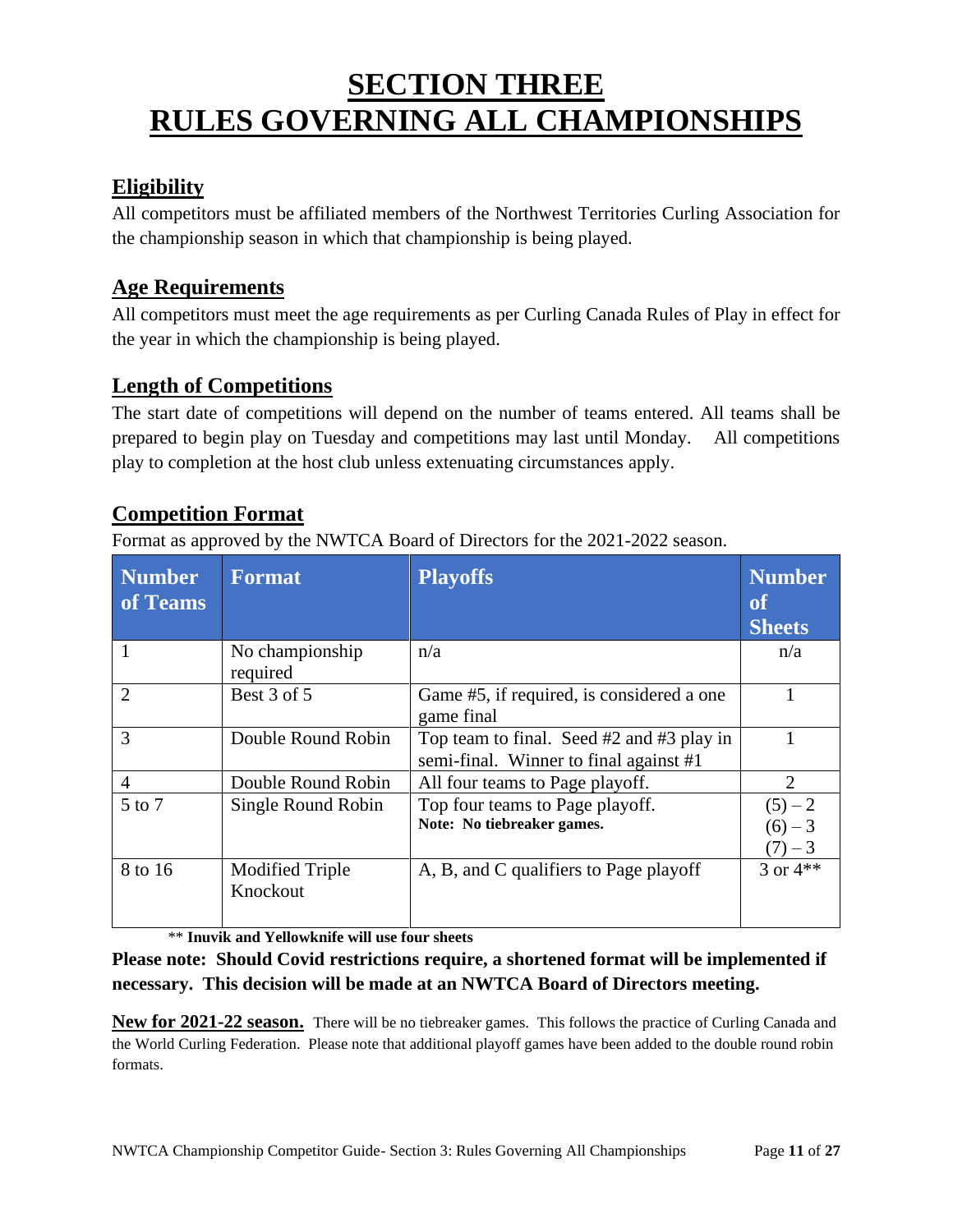#### <span id="page-11-0"></span>**Chief Umpire**

The Chief Umpire for this event will be in charge of the competition and all rulings by the Chief Umpire will be final. The Chief Umpire will intervene only:

- for technical timeouts
- when asked by teams
- to deal with unsportsmanlike behavior
- to deal with a safety issue
- to issue warnings or penalties

If you have any questions regarding rules/procedures, please contact the Chief Umpire. If you feel that a breach of the rules may have occurred or if you know a breach of the rules has occurred, please call a technical time-out immediately so that the matter can be rectified. **Do not delay in calling this time out** – do it as soon as the infraction is noted or should you question a possible infraction. If you feel a ruling is unacceptable, please speak to the Chief Umpire.

The duty of the Chief Umpire is to ensure this competition is conducted under the current Curling Canada "Rules of Curling for Officiated Play", and specific rules for this championship. The Chief Umpire will follow the "Fair Play Code for Officials" as stated in the "Rules of Curling for Officiated Play" in the current official rule book.

AN APPLICATION WILL BE SENT TO THE NWT CHIEF PUBLIC HEALTH OFFICER FOR APPROVAL OF THE HOSTING OF THESE CHAMPIONSHIPS WHEN CPHO IS ACCEPTING THEM. IT INCLUDES MITIGATION STRATEGIES THAT WILL BE NECESSARY TO ENSURE A SAFE CHAMPIONSHIP. THE CHIEF UMPIRE IS CHARGED WITH THE RESPONSIBILITY OF ENSURING THESE MITIGATION RISK REDUCTION STRATEGIES ARE ENFORCED.

#### <span id="page-11-1"></span>**Rules**

This is an NWT Curling Association sanctioned event and the Curling Canada "Rules of Curling for Officiated Play" shall apply using the current version of the CCA Rule Book. Rules as outlined in the NWT Policy Manual will also apply. Rules as outlined in this meeting also make up the rules for this championship. It is the responsibility of all players and coaches to be familiar with the "Rules of Curling" as set out in the current CCA Official Rule Book as well as this document.

<span id="page-11-2"></span>As a result of the current health pandemic and the Public Health Order, there will be special rules in place to ensure the competition is held in a safe manner. These rules have referenced information from NWT Public Health, Sport North, and Curling Canada, as well as best practices from other Member Associations. Specific requirements from each host club pertaining to their facility will also be included. See Section 5 for Covid Related Information.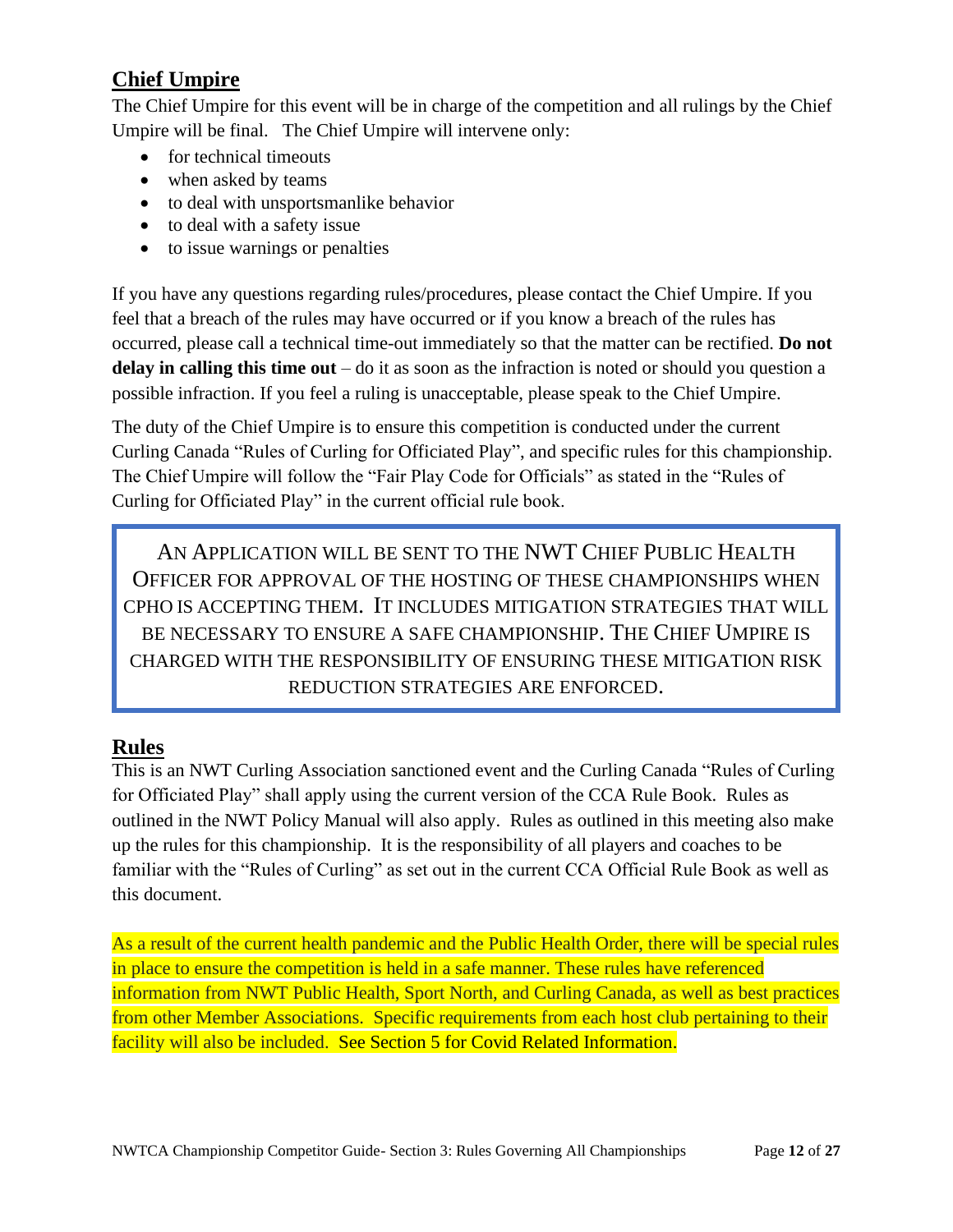There will be an Appeals Committee for each championship.

APPEALS MAY ONLY BE SUBMITTED TO THE CHIEF UMPIRE BY TEXT WITHIN ONE (1) HOUR AFTER THE COMPLETION OF THE GAME IN QUESTION.

#### <span id="page-12-0"></span>**Tie Situation at End of Round Robin Play**

- o There will be no tiebreaker games.
- o Unbreakable ties will be broken using:
	- Who won the head-to-head game.
	- If there is an unbreakable tie with three or more teams, the Draw Shot Challenge (DSC) will be used.
	- The Draw Shot Challenge (DSC) is determined by the total of all LSD shots thrown by the team in the competition less the longest shot.

#### <span id="page-12-1"></span>**Pre-Game Practices**

- o Nine (9) minutes per team
- o Teams listed first on the draw will have first practice using blue handled rocks only which will start thirty (30) minutes prior to game time and team listed second on the draw will have second practice which will start fifteen (15) minutes prior to game time. (Please note: the start times may change due to Covid restrictions.)
- o At the completion of the pre-game practice, you will throw your Last Stone Draw (LSD) rocks under direction from the Chief Umpire.
- o During the pre-game practice, only the throwing team (including coaches and alternate players), and officials and ice techs will be allowed in the ice area.
- <span id="page-12-2"></span>o Coaches and players not playing in that game cannot throw rocks during the pre-game practice.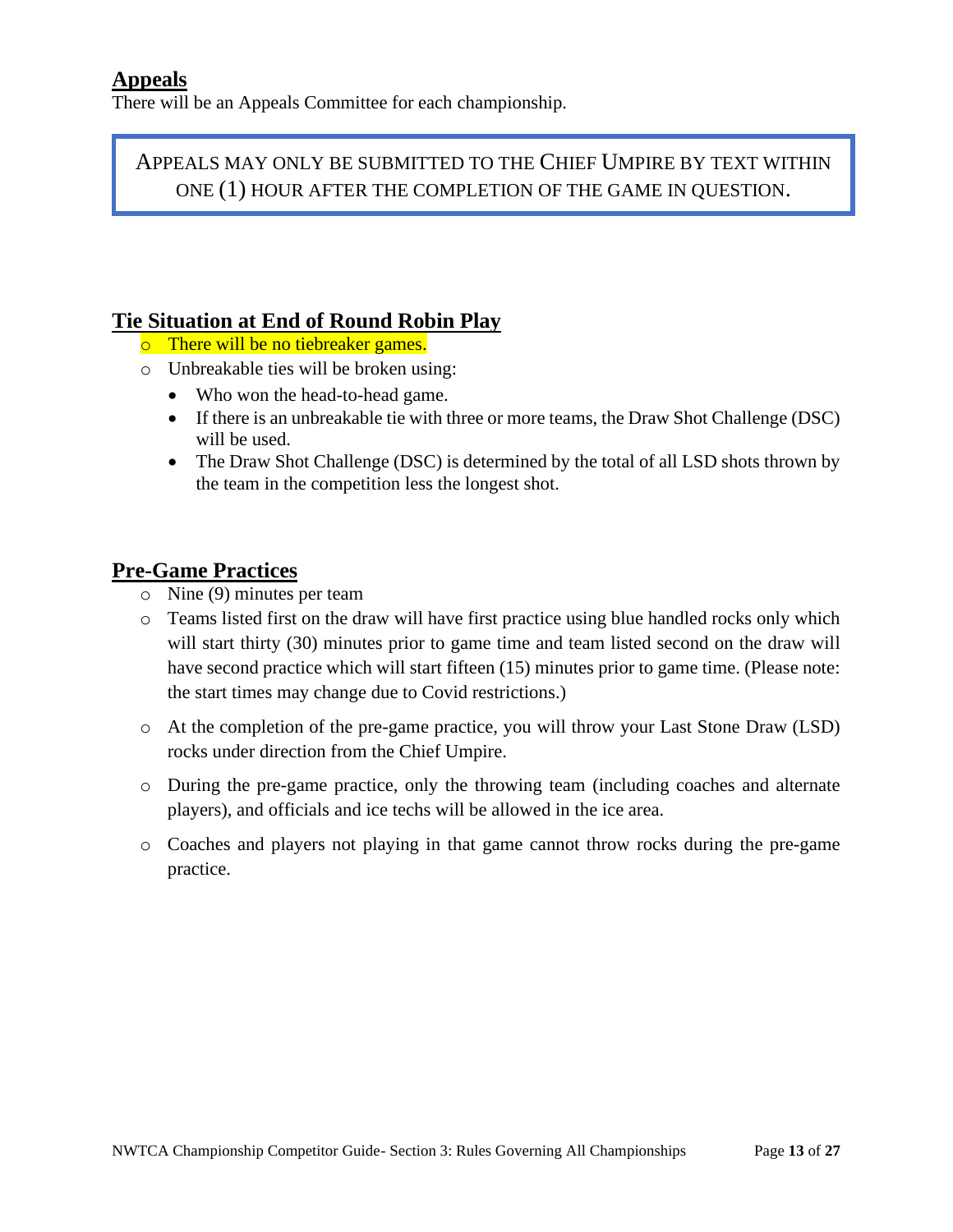#### **Hammer**

- o Last Stone Draw (LSD) will determine hammer for each game (except playoff games) with the team listed first on the draw throwing first.
- o During the round robin portion of the games, the first named team on the official draw will be throwing blue-handled stones. If the club does not have blue-handled stones, this will be determined by the Chief Umpire.
- o During playoff games, the team with the better record will have choice of hammer AND rock colour. Should teams have equal records, the team with the best Draw Shot Challenge (DSC) record will have choice of hammer OR rock colour. The team with hammer will have first practice.

#### <span id="page-13-0"></span>**Last Stone Draw (LSD)**

- o The Last Stone Advantage (LSD) will be conducted in accordance with the Curling Canada Rules of Curling for Officiated Play - Rule 5(2).
- $\circ$  The Chief Umpire must be advised of the names of two (2) throwers for LSD for both teams either by text or in-person at least one (1) hour prier to the start of the draw for each game.
- o During the throwing of the LSD stone, only the four players of the team and the officials will be allowed in the ice area. All other team members, coaches, other participants, and designated volunteers must be behind the glass or a location other than in the playing area. No communication, verbal or physical, is allowed between the players and others. Should there be an infraction of this rule, the non-offending team shall be given hammer.
- o Under the direction of the Chief Umpire, immediately following their pre-game practice, the first thrower of record from the team will throw their LSD stone. After the measurement has been taken for this stone, the second stone will be thrown by the second and different thrower of record upon the direction of the Chief Umpire. Each LSD stones must be thrown within one (1) minute of the Chief Umpire's direction to start. All LSD stones may have regular sweeping (the number of sweepers will be determined by Covid restrictions). The smallest total measurements of the two LSD rocks for each team will receive last stone advantage in the first end.
- o The team listed first on the draw have first practice and will throw with a clockwise rotation, and the other team will have second practice and will throw with a counter-clockwise rotation.
- o Ties for hammer will be determined as follows:
	- o Should the results of the LSD totals be exactly the same, a coin flip will be conducted by the Chief Umpire to determine Last Stone Draw.
	- o The team throwing blue rocks will call during the coin flip.
- o Each player of the team must be the thrower of record for the LSD at least once during the competition.
- o The LSD shall be played towards the home end.
- <span id="page-13-1"></span>o There must be a team member holding the broom in the house during LSD throws but this team member does not have to be the skip or vice-skip.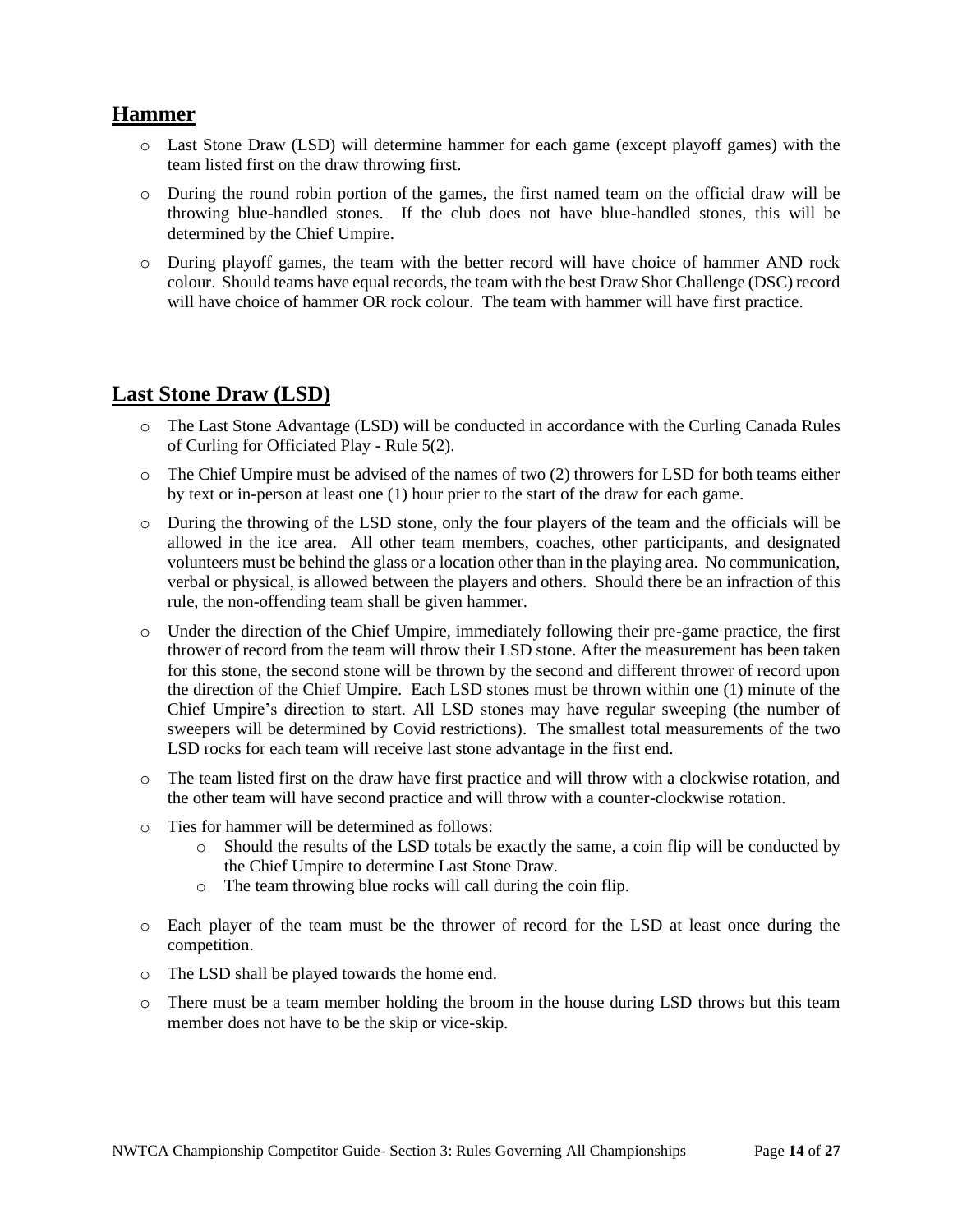#### **Game Length**

o **WOMEN'S/MEN'S/U20** The games are ten (10) ends unless extra end(s) are needed to determine a winner. The thinking time allotted to each team to complete a ten (10) end game shall be thirty-eight minutes (38:00). The time allotted to each team to complete an extra end shall be four minutes and thirty seconds (4:30) – Curling Canada Rule 8 (1). **OR**

**U18/MIXED/SENIORS/MASTERS/CURLING CLUBS** The games are eight (8) ends unless extra end(s) are needed to determine a winner. The thinking time allotted to each team to complete an eight (8) end game shall be thirty minutes (30:00). The time allotted to each team to complete an extra end shall be four minutes and thirty seconds  $(4:30)$  – Curling Canada Rule 8 (1). **OR**

**MIXED DOUBLES** The games are eight (8) ends unless extra end(s) are needed to determine a winner. The thinking time allotted to each team to complete an eight (8) end game shall be twenty-four minutes (24:00). The time allotted to each team to complete an extra end shall be four minutes and thirty seconds (4:30) – Curling Canada Rule 8 (1).

o **WOMEN'S/MEN'S/U20** All games must be played to a minimum of six (6) ends and there must be a clear winner and loser before a team concedes**. OR**

**U18/MIXED/SENIORS/MASTERS/CURLING CLUBS/MIXED DOUBLES** All games must be played to a minimum of five (5) ends and there must be a clear winner and loser before a team concedes.

o Should a game at the end of the championship not have a bearing on the final outcome of the championship, both teams may propose an alternate skill-based option to the Chief Umpire. Should this request be approved, both teams will be required to acknowledge request by signing the time sheet.

#### <span id="page-14-0"></span>**Scoring**

- o The teams will post the scores immediately following each end.
- o The Chief Umpire/designate will be posting the scores online where possible.

#### <span id="page-14-1"></span>**Measuring**

<span id="page-14-2"></span>o Officials will carry out all measurements.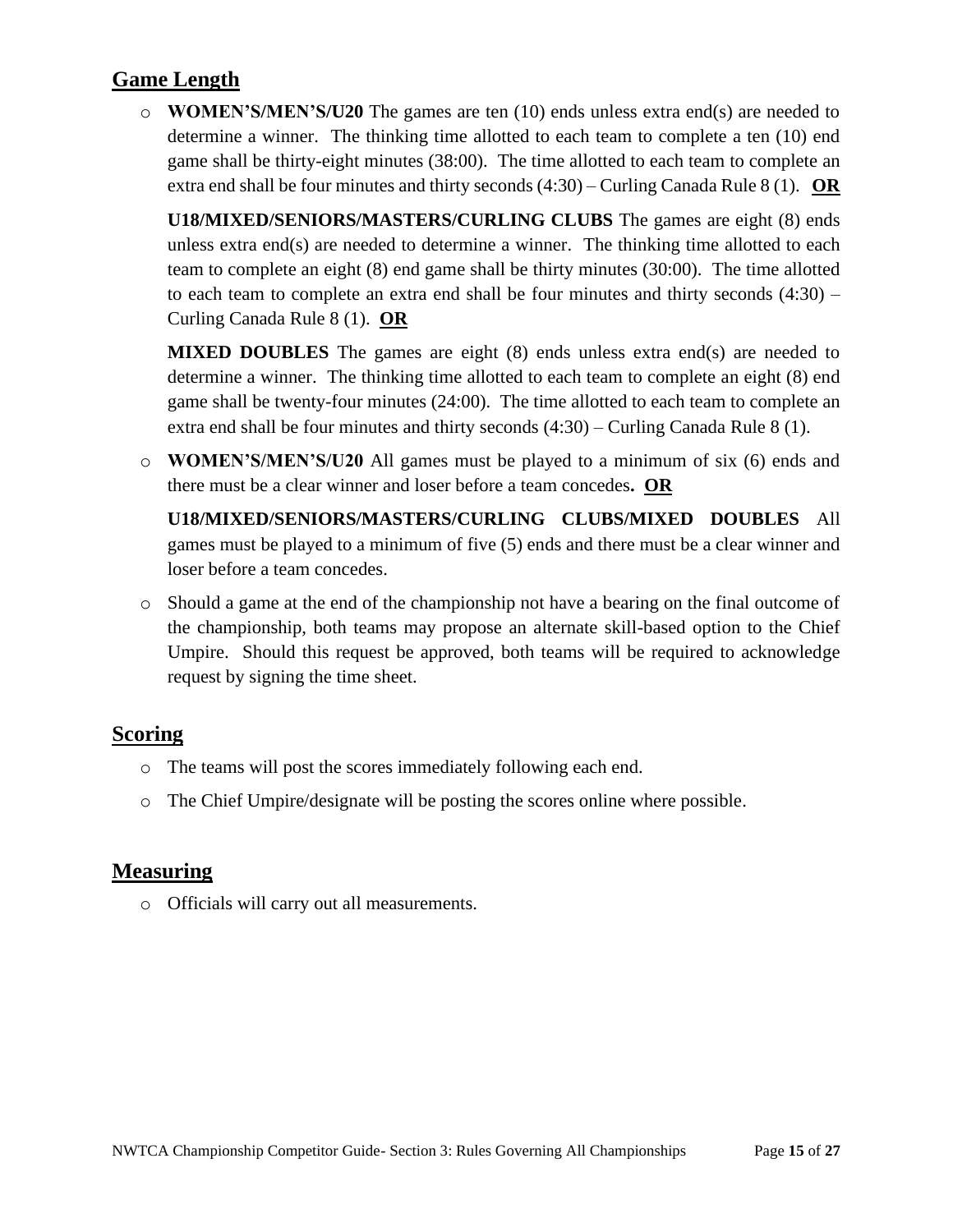#### **Hog Lines**

- o There will not be designated hog line officials for this competition.
- o If the Chief Umpire is advised of possible hog line violations, a hog line official may be placed on the ice to watch that sheet for the remainder of that game.
- o Rocks will be pulled if there are any further infractions observed. Please note the rules indicate that the rock must be clearly released **before it reaches the nearer edge of the hog line**.

#### <span id="page-15-0"></span>**Timing and Time-Outs**

- o Games will be timed.
- o Players signal a team time-out by using a clear "T" signal to the timing area.
- o Should there be a clock malfunction, the clock will be reset to the time recorded at the end of the preceding end. Should an error occur in the timing, the teams/timer will advise the Chief Umpire who will determine the remedy, if any, required. The remedy will be made in between ends except if in the final end of the regular play when it will be done immediately. The teams will be advised by the Chief Umpire of the remedy.
- $\circ$  There will be a mandatory five (5) minute mid-game end break. This will start when all team players access the near end walkway of the rink.
- o The ice will be cleaned during the mid-game end break.
- There should be no more than a one (1) minute interval between all other ends. Should teams not be ready to throw after one (1) minute, they will be warned once. Should additional infraction of time occur, the team's clock will start.
- o **WOMEN'S, MEN'S, U20** Should the score be tied at the end of ten (10) ends, there will be a mandatory one (1) minute break prior to the start of the first extra end. There will be no additional breaks should additional extra ends be required. **OR**

**U18, MIXED, SENIORS, MASTERS, CURLING CLUBS, MIXED DOUBLES** Should the score be tied at the end of eight (8) ends, there will be a mandatory one (1) minute break prior to the start of the first extra end. There will be no additional breaks should additional extra ends be required.

- $\circ$  As per Rule eight (8), each team is allowed two (2) time-outs per game and one (1) during each extra end. The time-out will be a maximum of ninety (90) seconds in length for home end play, and one hundred and ten (110) seconds for away end play. It will include travel time by the coach to access the field of play.
- o Time-outs must be called from the ice surface. A coach may signal their team for a time-out, but it must be called from the ice surface.
- o **YOUTH EVENTS ONLY** Each team is allowed one (1) fair play time out. The time-out will be a maximum of ninety (90) seconds in length for home end play and one hundred and ten (110) seconds for away end play. It will include travel time by the coach to access the field of play. This time out may be called by the team or the coach. This timeout is only to deal with a behavioural issue, not to discuss strategy.
- o During any time-outs, players and coaches must maintain physical distancing.
- <span id="page-15-1"></span>o During game play, coaches will remain in the area designated by the Chief Umpire.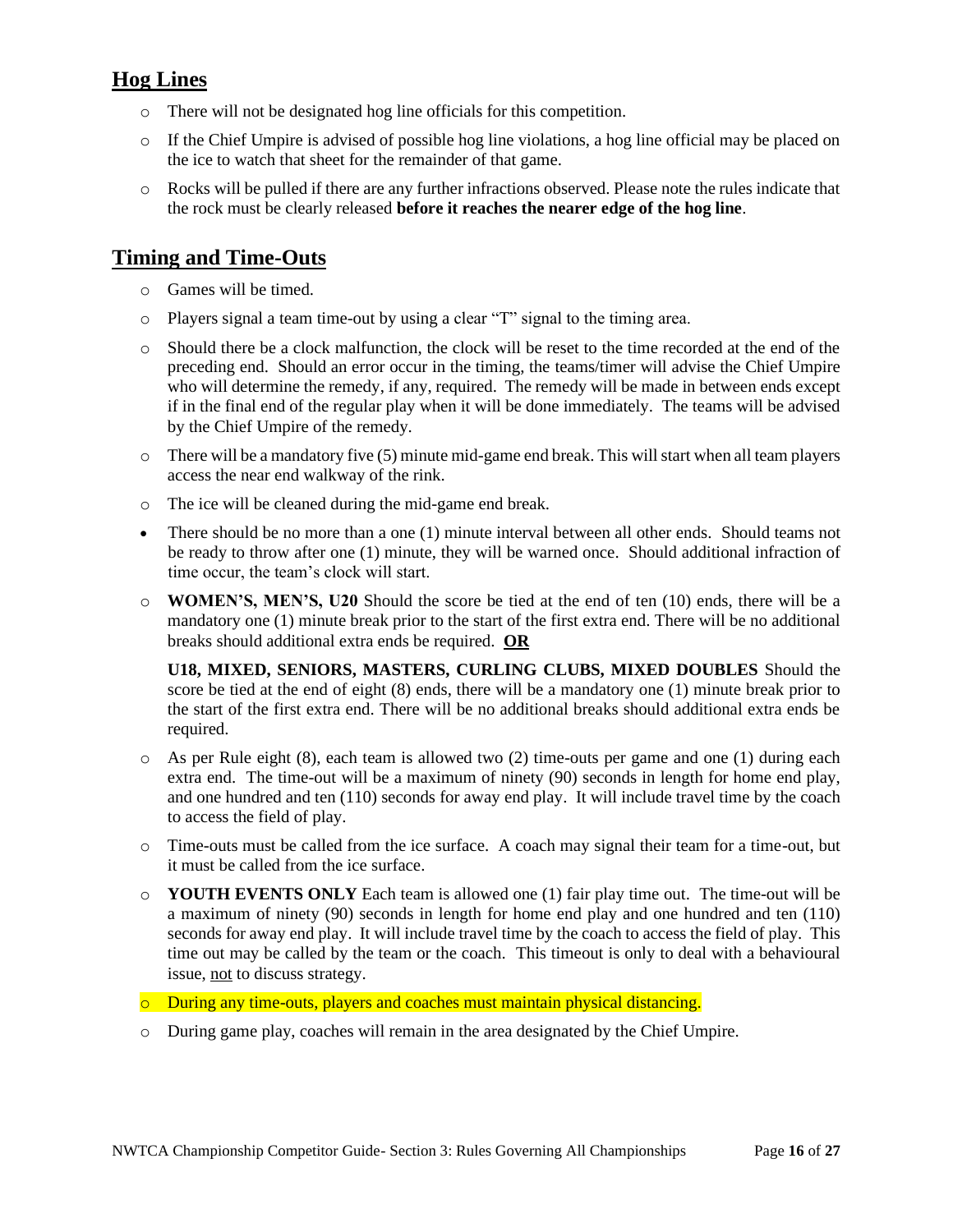#### **Technical Time-outs**

- o Technical time-outs will be called when one of the teams invites an official to interpret a rule, measure a rock, equipment failures, etc., **OR**
- $\circ$  If the official has to intervene because a rock hits the boards unnoticed, or if there is an exceptional display of unsportsmanlike behavior, or there is a safety concern/injury, or for a rule infraction/warning.
- o Players signal a technical time-out by using a clear "X" signal to the timing area.

#### <span id="page-16-0"></span>**Line-up and Changes/Scoresheets**

- o Original line-up forms must be sent electronically within one (1) hour of the end of the team meeting to [nwtcurling@gmail.com](mailto:nwtcurling@gmail.com) Please ensure email and text contact information is completed on this form.
- o This line-up will be considered the line-up for the competition unless a team completes a Change of Line-up form one (1) hour prior to the start of a game. Change of Line-up forms will be emailed [nwtcurling@gmail.com](mailto:nwtcurling@gmail.com) or provided to the Chief Umpire in-person. If your throwing order or who holds the broom is different than the original line-up, please indicate this on the forms (skip and vice-skip section).
- o **ALL FOUR PERSON EVENTS (except mixed)** Teams must start the competition with at least three (3) players. **OR**

**MIXED** Teams must start the competition with four (4) players. **OR**

**MIXED DOUBLES** Teams must start the competition with two (2) players.

o A copy of the completed scoresheets will be texted to each team at the end of the game for verification.

#### **Fifth/Alternate Players**

- o There will be no spare pool. A team may register a fifth/alternate player on their Team Lineup form.
- o **MEN'S, WOMEN'S** Fifth/alternate players are allowed in this competition and may be identified on the team line-up form. **OR**

**U20, U18, MIXED, SENIORS, MASTERS, CURLING CLUBS** Fifth/alternate players are allowed in this competition and may be identified on the original team line-up form. Please note that fifth/alternate players may not be allowed at the next level of play (Curling Canada national events). Also, all costs of a fifth/alternate player are the responsibility of the team. **OR**

**MIXED** The four listed players are allowed in the competition. Should circumstances require the use of another player, the alternate player must be of the same gender as the replaced player. **OR**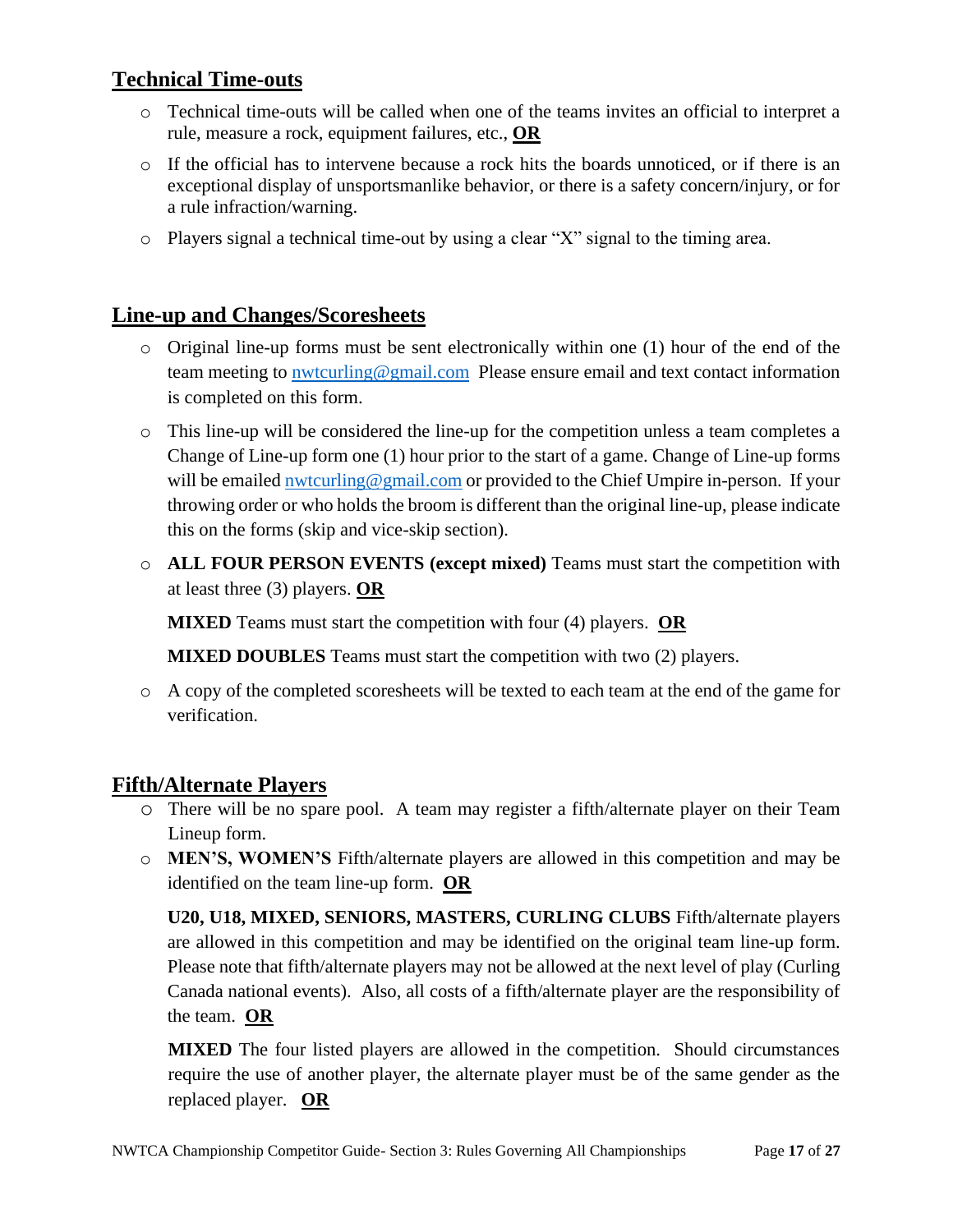**MIXED DOUBLES** The two listed players are allowed in the competition. Should circumstances require the use of another player, the alternate player must be of the same gender as the replaced player.

- o Should circumstances require the use of another player (eg illness, injury, work or family emergency), an alternate player may be identified on the Change of Line-Up form.
- o Seating for the spares will be in an area designated by the Chief Umpire.

#### **Coaches**

- o All coaches **must** be identified by the registration deadline to allow the NWTCA to check coach's qualifications.
- o Coaching qualifications are Competition Coach Certified for all levels.
- o Seating for the coaches will be in an area designated by the Chief Umpire.
- ENHANCED COACH INTERACTION Coaches may access their team during the one (1) minute interval between ends. The coach must be on the home end backboard or as designated by the Chief Umpire. Please note: Clock will be started at the end of the one (1) minute.

Please note: this is for a coach to have on-ice privileges at Championships and to be able to accompany a team to the national level (with on-ice privileges).

#### <span id="page-17-0"></span>**Official Clock**

o The official clock is located on the ice surface. All games & practices will start based on that clock.

#### <span id="page-17-1"></span>**General**

- o To reduce debris on the ice, all participants accessing the ice surface area are asked to clean their footwear prior to the entering this area or to use covers on your shoes when not on the ice area.
- o Cell phones are NOT allowed in the ice area. Should you be expecting an important call, please give your phone to one of the officials or to a person sitting in an off-ice location.
- o All ice/rock inconsistencies will be outlined at the team meeting or provided by email to the teams.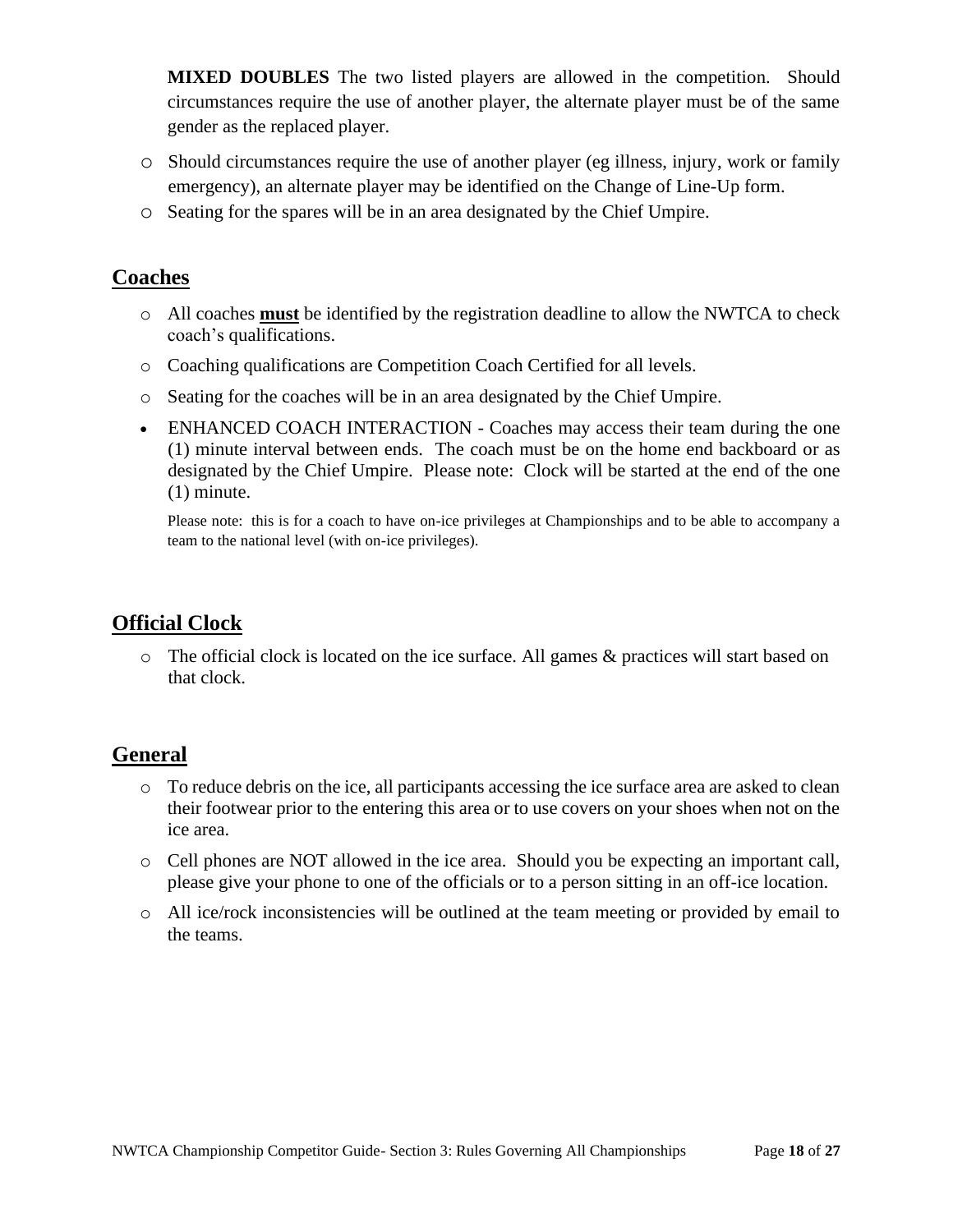#### SHOULD YOU HAVE ANY QUESTIONS PRIOR TO THE TEAM MEETING, PLEASE CONTACT THE NWTCA AT

[nwtcurling@gmail.com](mailto:nwtcurling@gmail.com)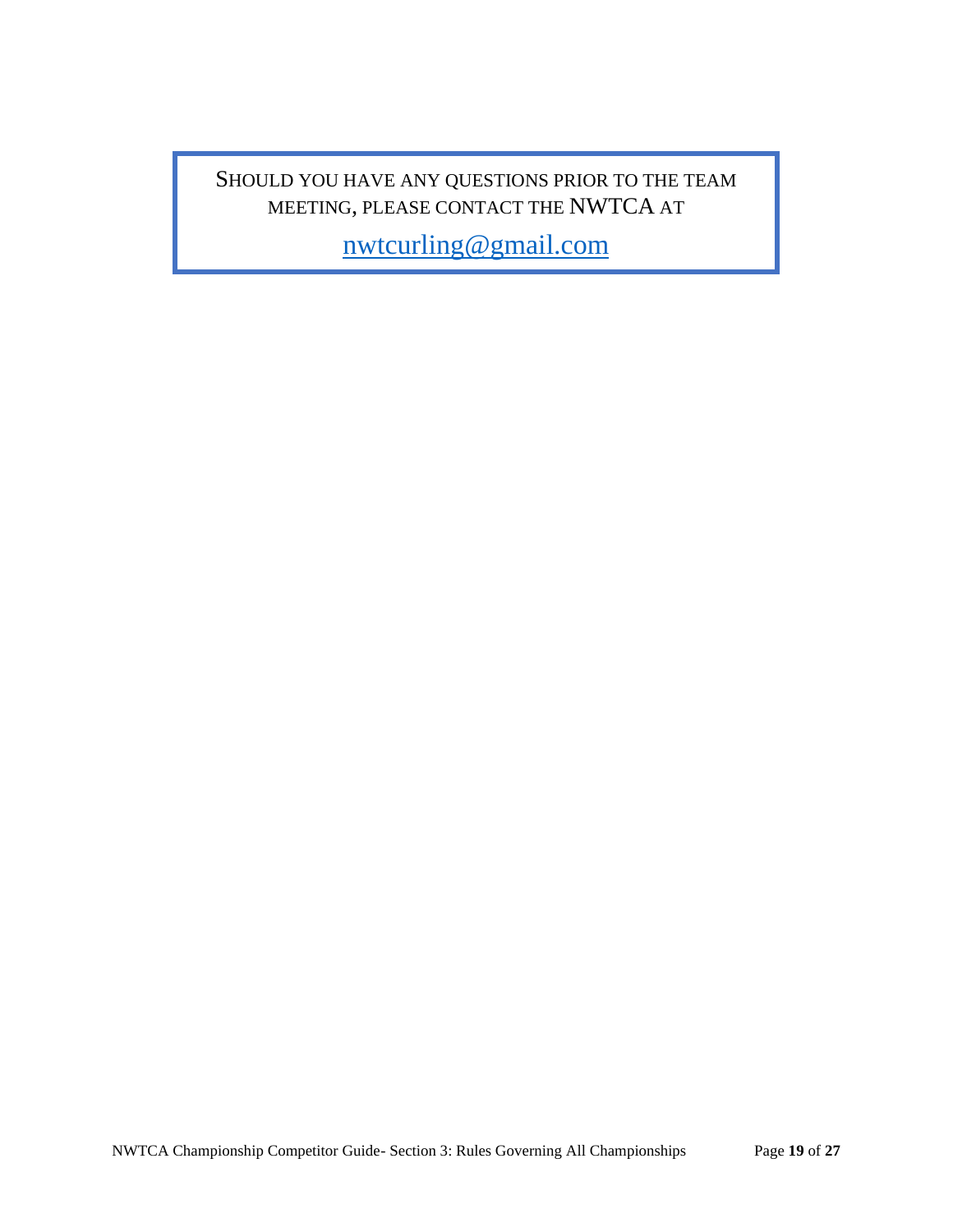<span id="page-19-0"></span>

# OBLIGATIONS AND SANCTIONS

NWTCA Championship Competitor Guide- Section 5: APPENDICES Page **20** of **27**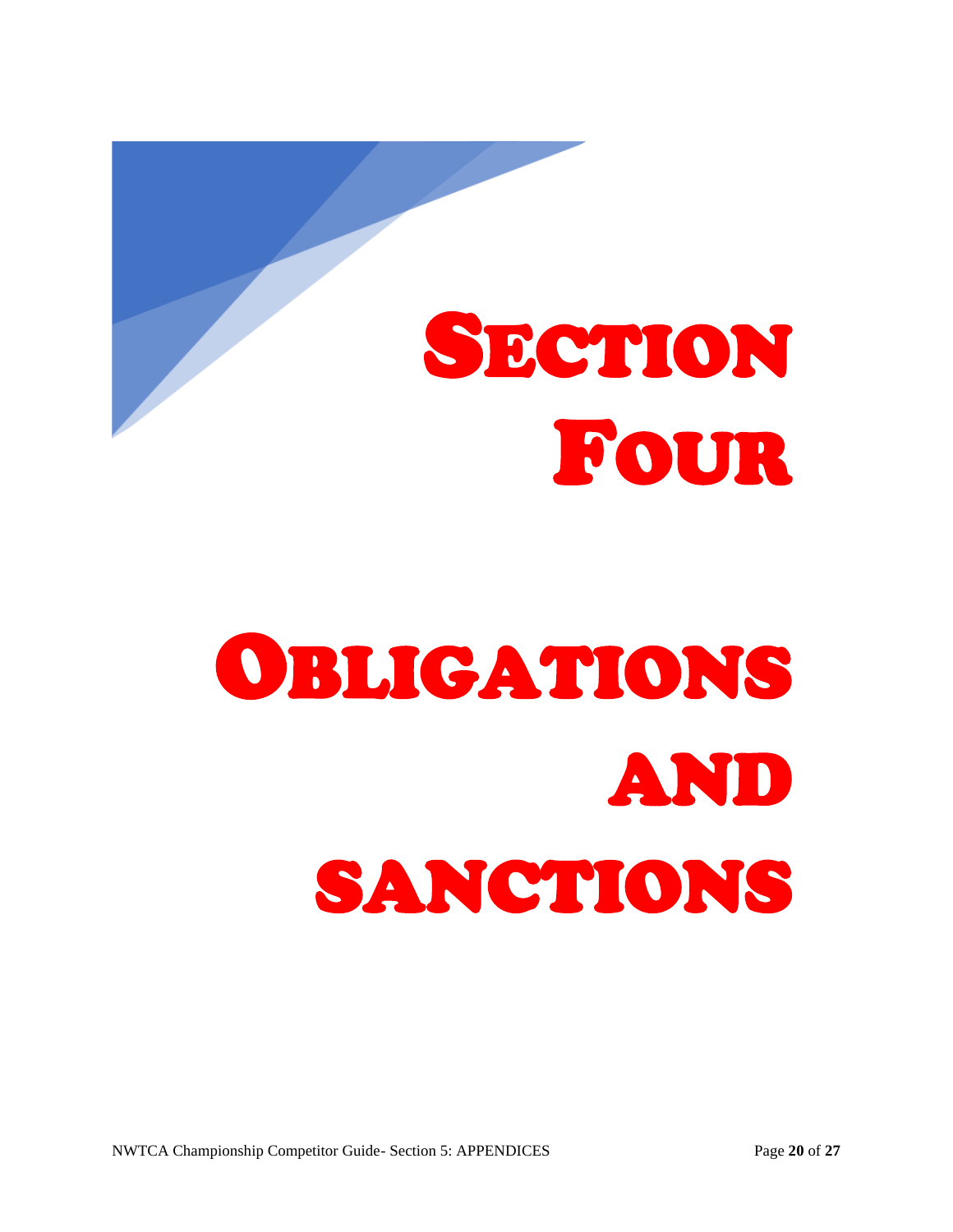## **SECTION FOUR OBLIGATIONS AND SANCTIONS**

#### <span id="page-20-0"></span>**Obligations of Competitors/Coaches:**

- 1. All competitors entering an NWT Championship shall abide by the Rules of Officiated Play of Curling Canada and the NWTCA Championship Rules and Policies. The spirit of fair play and sportsmanship should be exhibited. Reminder: Only **two** player changes may be made to the team from the start of club playdowns through to the national level of play.
- 2. Teams entering NWT Championships must be prepared to continue to the next level of play should they be declared NWT Champions at the end of the Championships involved. Should any changes be made to the initial team roster on the registration form, they must be immediately submitted to the NWTCA Competitions Director as well as the Chief Umpire of the competition.
- 3. At least one (1) member of the team must be in attendance at the Team Meeting.
- 4. **Youth events only.** Use of alcohol, cannabis or illicit drugs is not permitted from the start of the competition until the final activity of the championships. This includes athletes, coaches, and chaperones, no matter the age of the participants.
- 5. As indicated in the Curlers' Code of Ethics, "I will conduct myself in an honourable manner both on and off the ice". Teams who represent the NWTCA at national championships represent all members of the NWTCA and are role models to our membership particularly junior curlers and our elders. All teams who represent the NWTCA at national championships are expected to behave in a manner consistent with the values of the NWTCA from the time they are declared champions until they return to their home clubs following the national championships. Sanctions may be imposed for those team members who cast the NWTCA and its membership in a poor light.
- 6. **Immediately** following the winner being declared, one of the Host Committee will assist the team with online registration for the Canadian event as well as jacket sizing.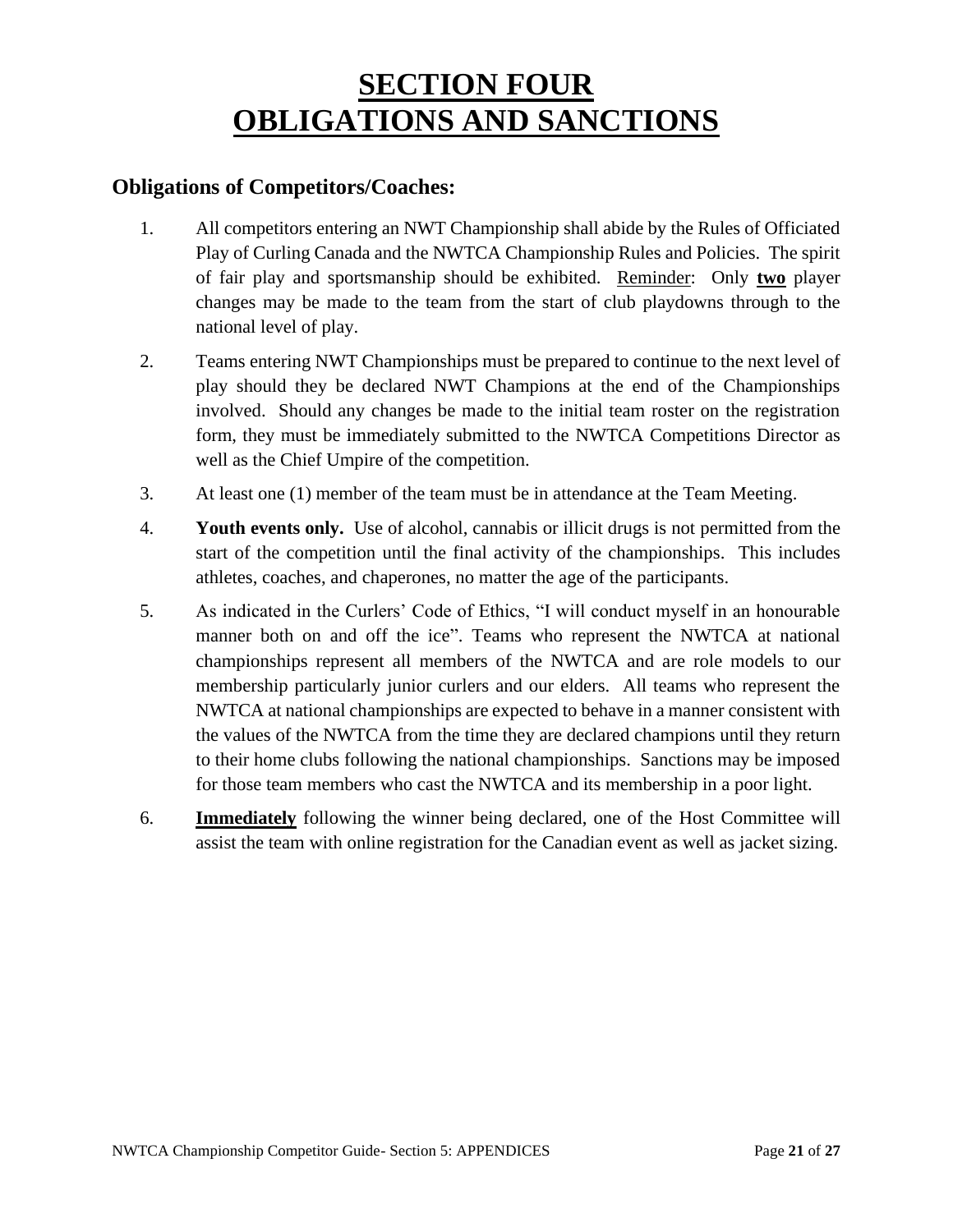#### <span id="page-21-0"></span>**Sanctions:**

- 1. All competitors who do not comply with obligations of the Competitors/Coaches shall be sanctioned in the following manner:
	- a. As prescribed in the Rules of Officiated Play of Curling Canada.
	- b. As prescribed in the NWT Curling Association Policy Manual
- 2. Teams who have registered for the NWTCA Championships and who do not show up to play at the NWTCA Championships will be sanctioned by the NWTCA in the following manner:
	- a. Up to a one-year suspension from playdowns.
	- b. A letter will be sent to clubs and each team member who will have ten (10) days to appeal.
	- c. Upon appeal of the sanction, a team may be reinstated. Appeals are on a case-by-case basis.
- 3. Teams who are declared Team NWT who do not continue on to the next level of competition will be sanctioned by the NWTCA in the following manner:
	- a. Up to a one-year suspension from playdowns.
	- b. A letter will be sent to clubs and each team member who will have ten (10) days to appeal.
	- c. Upon appeal of the sanction, a team may be reinstated. Appeals are on a case-by-case basis.
- 4. Teams who fail to have at least one (1) member present during the Team Meeting will be sanctioned in the following manner:
	- a. will lose hammer and choice of rocks for the duration of the Championship.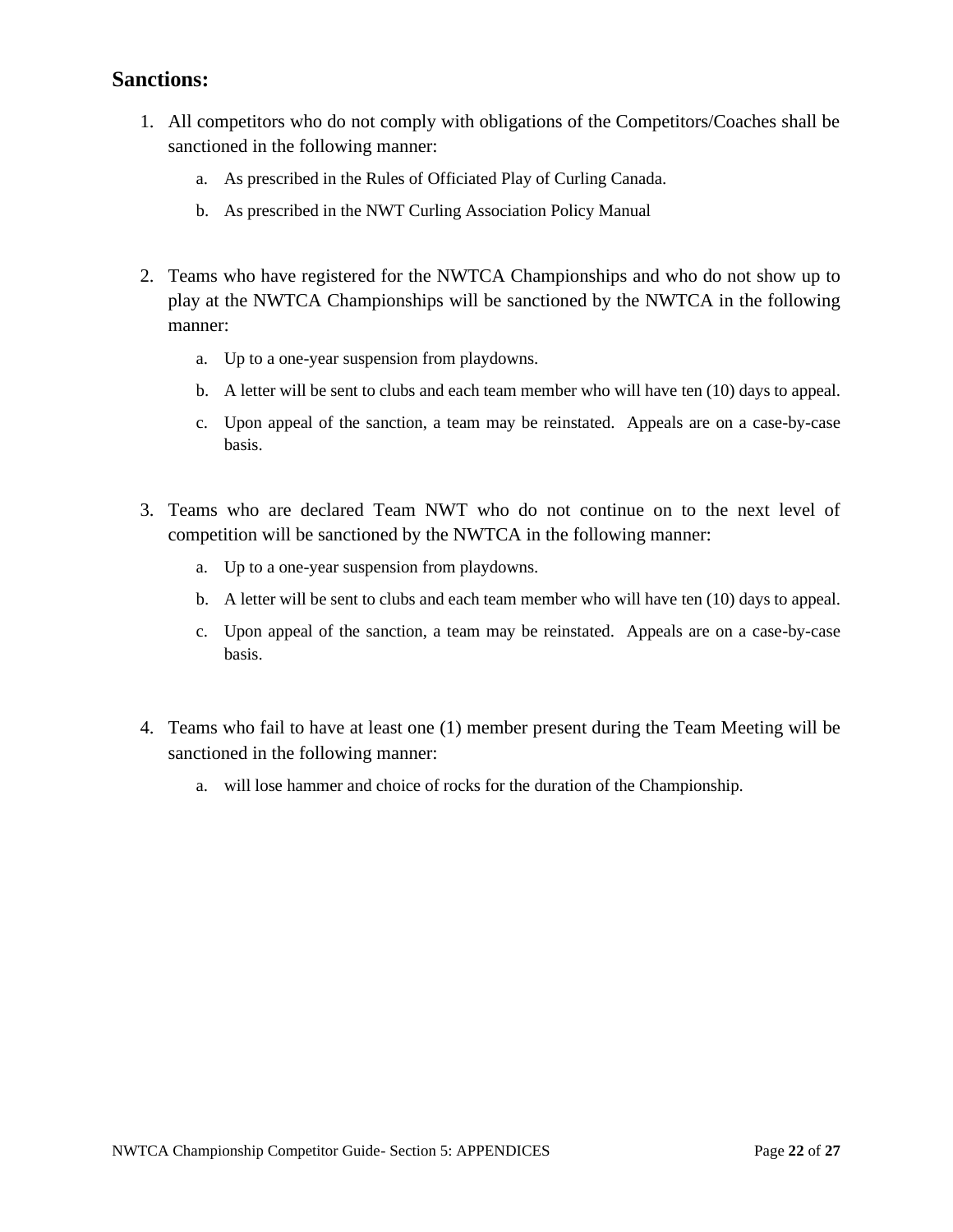<span id="page-22-0"></span>

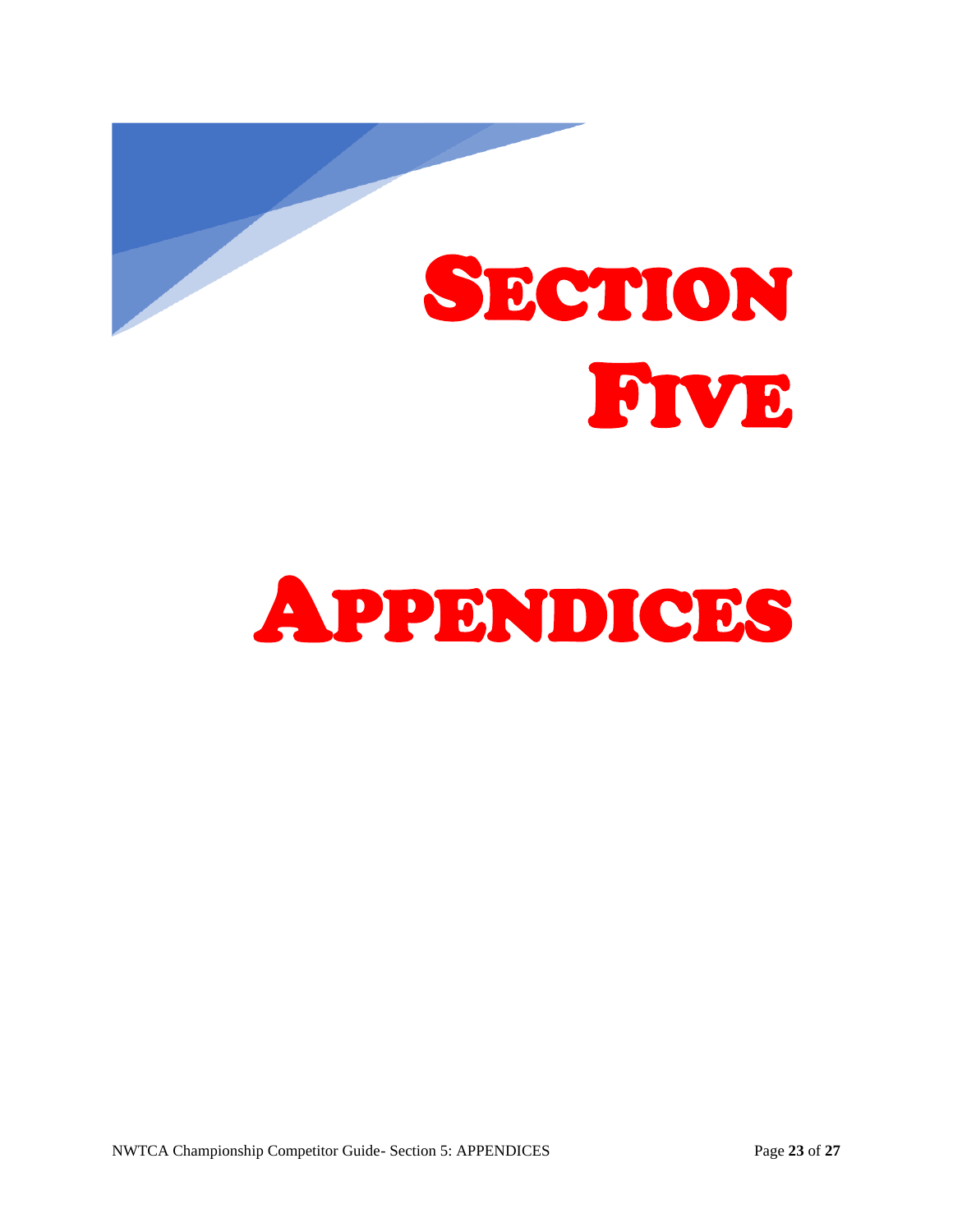## **SECTION FIVE APPENDICES**

#### <span id="page-23-0"></span>**What the NWTCA provides teams travelling to National Events**

The NWTCA provides teams with items and funding. Curling Canada also provides assistance for teams at National championships. All other costs are the team's responsibility.

 $W \equiv$ what NWTCA provides teams travell *Click on icon to open document* 

#### <span id="page-23-1"></span>**Travel Recommendations**

As you are aware, flying in the North can present problems primarily weather related. Teams are encouraged to take this into account when making flight or other travel arrangements to allow for inclement weather or flight delays. See NWTCA Policy 4.21 for more details.



*Click on icon to open document* 

#### <span id="page-23-2"></span>**Moratorium on Sweeping**

All competitors are required to use WCF approved broom heads during NWTCA championships. This is the link to the most current list of approved broom heads from the WCF. Approved Code List 27 November 2020 - <http://worldcurling.org/competitions/brushes/>

Reminder of Curling Canada Rule 11(12)(f): Prior to pregame practice, each player must declare his or her approved sweeping device. Only that play can use that device for sweeping during the Last Stone Draws (LSDs) and game.

#### <span id="page-23-3"></span>**Current COVID Related Information**

[Insert latest Covid Related Information]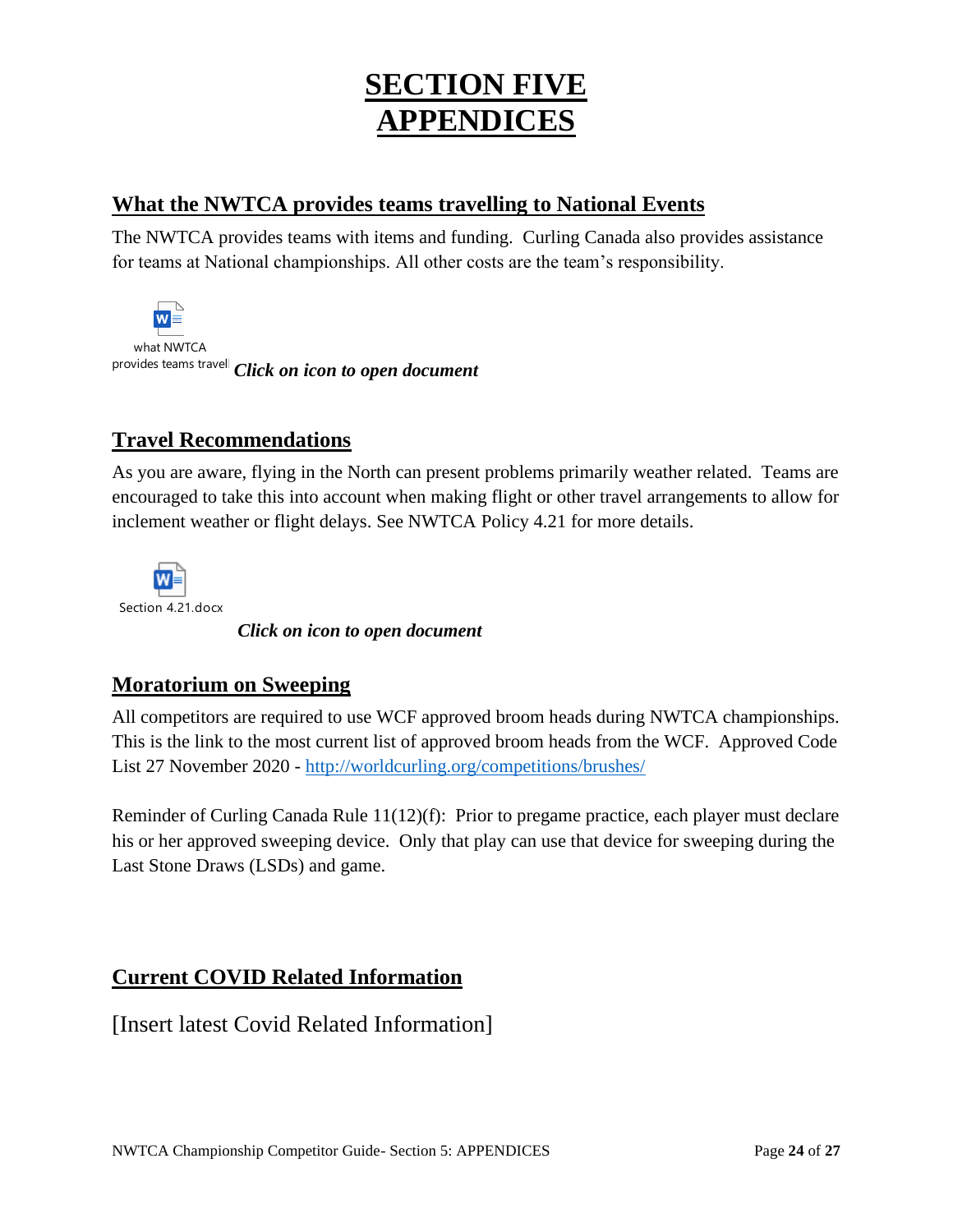#### **Tips for Social Media** (taken from Curling Canada competitor guide)

Unquestionably, the landscape has changed in terms of the ways that players, fans, and the media interact, and it's recognized that the various forms of social media represent a valuable opportunity for communication. Competitors are encouraged to embrace social media, as they present avenues to promote the game of curling as well as their own teams. However, there must be certain responsibilities attached to the use of these social media outlets. Here are some guidelines:

1) Be aware of the fact that as high-profile athletes, you are in the spotlight, and not only yourself, but also your teams, families and Curling Canada. There is no on-off switch when it comes to this responsibility.

2) There is no such thing as "off the record" when it comes to communication via social media. Hitting the "return" button on a Tweet makes it part of the public record, and it can be distributed to thousands of people in just a few seconds. Avoid using social media when angry or consuming alcohol. In addition, during events it's recommended to avoid reading Twitter responses or Facebook posts to your team. Negative comments are intended to get a reaction. Responding to them achieves nothing. Avoiding them is the best idea. Ideally, have someone external to the team filtering the responses to prevent negative messages getting through.

3) Be smart about what is presented as a message. Take the high road when it comes to discussing events, officials, or opponents. Competitors help their sport and their team by presenting a positive, respectful image to those who read your message. Thanking fans, praising teammates and opponents are good ways to do this.

4) Competitors hurt the sport and hurt their teammates by sending out negative messages of their own, or by sharing/re-tweeting negative messages from other people. These can consist of criticism of opponents, teammates, officials, events, sponsors, facilities and playing conditions, or sexist, racist of homophobic slurs. This is a year-round consideration but be aware that if it happens during a championship event (national, world or any other event operated by Curling Canada), competitors can and will be fined for anything that Curling Canada deems bringing the sport, an event, or an event official into "disrepute". For more details, see the Players Fines section.

5) During championship events, competitors should be conscious of sponsors. They are responsible for the successful operation of our events, in addition to providing money that covers the costs of accommodation and travel for the players. Curling Canada asks you to respect those partnerships by:

6) Not distributing messages that may be seen as critical of event sponsors

7) Not distributing messages praising direct competitors of event sponsors.

8) Curling Canada acknowledges that some teams have partnerships with competing sponsors. The fact is, there are more than 340 days in a year to praise team sponsors; Curling Canada would ask that during the event itself, please refrain from it out of respect to our partners who make the events possible.

9) During the event, out of respect for the integrity of the game, players, coaches, and alternates will be prohibited from using any form of social media from 15 minutes prior to games until the completion of the game. Teams can, however, appoint someone sitting in the stands or watching on television to send messages via social media so long as there is no direct contact with the players, coach or alternate in the field of play.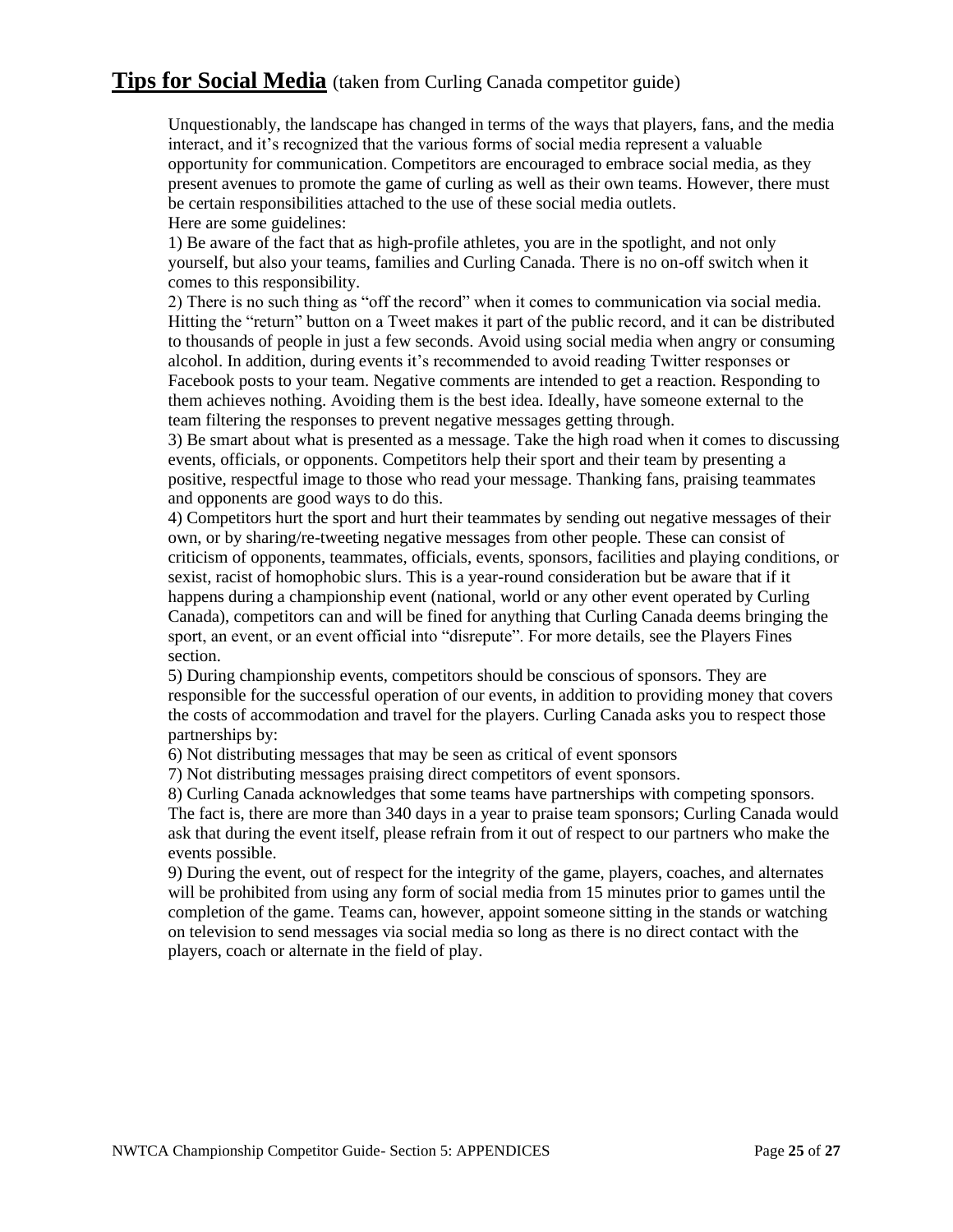

#### **NWTCA ORIGINAL TEAM LINE-UP**

**Team: \_\_\_\_\_\_\_\_\_\_\_\_\_\_\_\_\_\_\_\_\_**

| <b>Event and Date</b>                     | <b>NWTCA [event] Championship 2021-2022</b>                                                                          |  |
|-------------------------------------------|----------------------------------------------------------------------------------------------------------------------|--|
| <b>Original Line-</b><br>Up               | Throwing Order                                                                                                       |  |
| Fourth                                    | <u> 1980 - Jan Barbara Barbara, manazarta da </u>                                                                    |  |
| Third                                     | <u> 1980 - Johann Barn, mars ann an t-Amhain Aonaich an t-Aonaich an t-Aonaich ann an t-Aonaich ann an t-Aonaich</u> |  |
| Second                                    | <u> 1980 - Jan James James Barnett, fransk politik (d. 1980)</u>                                                     |  |
| Lead                                      |                                                                                                                      |  |
|                                           |                                                                                                                      |  |
|                                           | Vice Skip (Person who holds broom for the skip)                                                                      |  |
|                                           |                                                                                                                      |  |
|                                           |                                                                                                                      |  |
|                                           | Fifth/Alternate Player                                                                                               |  |
|                                           |                                                                                                                      |  |
|                                           | Signature of<br>team rep                                                                                             |  |
| Team's contact number<br>to receive texts |                                                                                                                      |  |
| Team's contact<br>email address           |                                                                                                                      |  |
| the team meeting                          | Please return this completed form to nwtcurling@gmail.com no later than one (1) hour from the end of                 |  |

Revised 2021-11-15